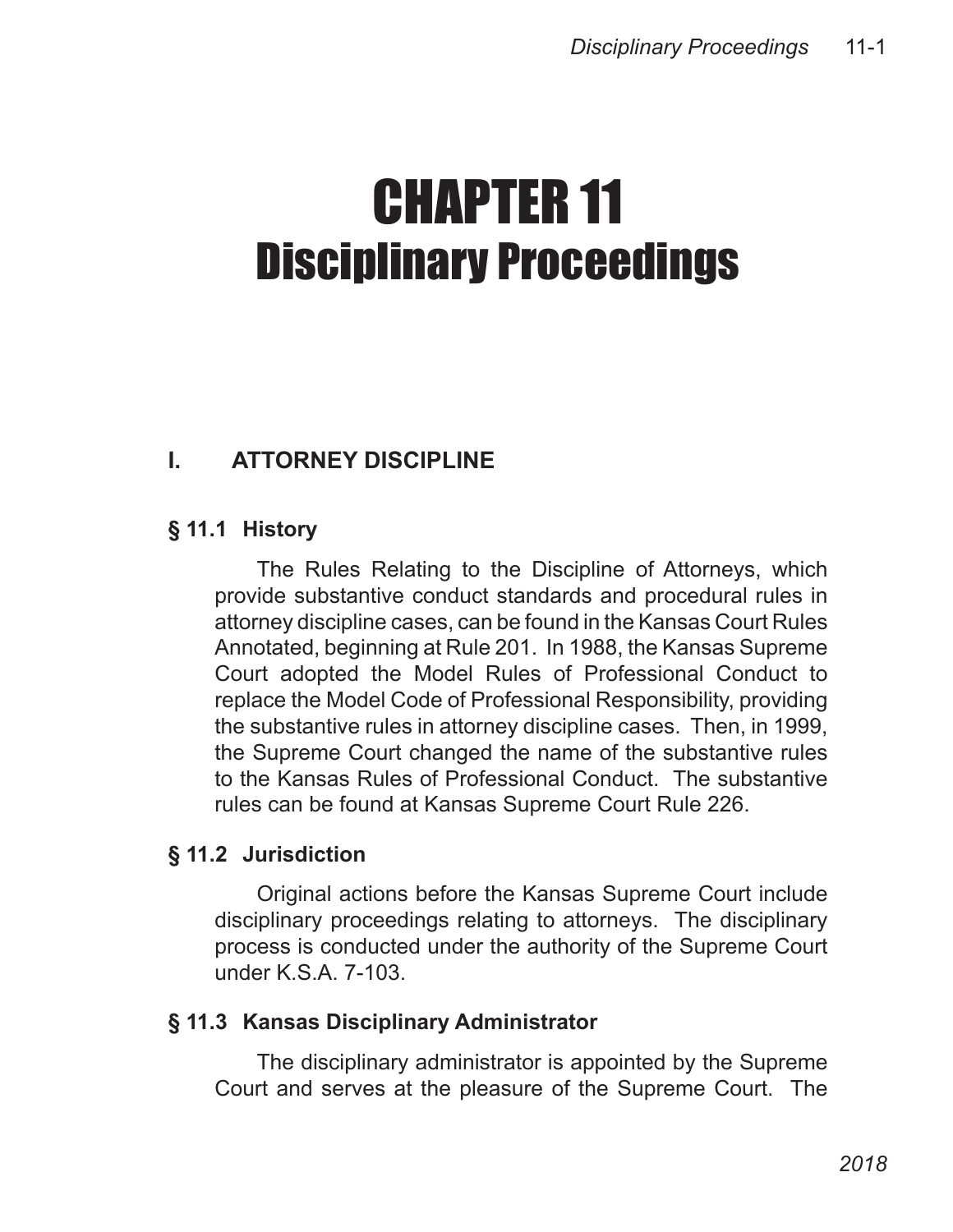disciplinary administrator is charged with investigating and prosecuting cases of attorney misconduct. See Rule 205.

#### **§ 11.4 Kansas Board for Discipline of Attorneys**

The Kansas Board for Discipline of Attorneys consists of 20 attorneys appointed by the Supreme Court. The board members serve staggered 4-year terms. Board members may serve three consecutive 4-year terms. See Rule 204(c). The chair and the vice-chair of the board serve on the review committee, together with a third attorney who is not a member of the board.

The Supreme Court authorized the board to adopt procedural rules not inconsistent with the rules of the Supreme Court. See Rule 204(g). Accordingly, the board adopted the Internal Operating Rules of the Kansas Board for Discipline of Attorneys. The Internal Operating Rules include sections regarding general rules, the review committee, the appointment of hearing panels, pre-hearing and formal hearing procedures, the panel report, and reinstatement. The rules govern proceedings before the review committee and hearing panels. The internal operating rules are published in the Kansas Court Rules Annotated following Rule 224 and can be found at the Supreme Court's website: www.kscourts. org/rules/Rule-List.asp?r1=Rules+Relating+to+Discipline+of+Atto rneys.

## **§ 11.5 Complaints**

All complaints must be in writing and filed with the disciplinary administrator. Approximately 50% of the complaints filed with the disciplinary administrator come from clients, another 45% or so come from lawyers and judges, including self-reported violations, and the final 5% come from the general public. Typically, the disciplinary administrator receives approximately 750 complaints every year. Of those complaints, approximately two-thirds are handled informally with correspondence to the complainant and the complained-of attorney. Approximately 250 are docketed and investigated annually.

A public information brochure published by the disciplinary administrator, "What to Do If a Complaint Arises about Lawyer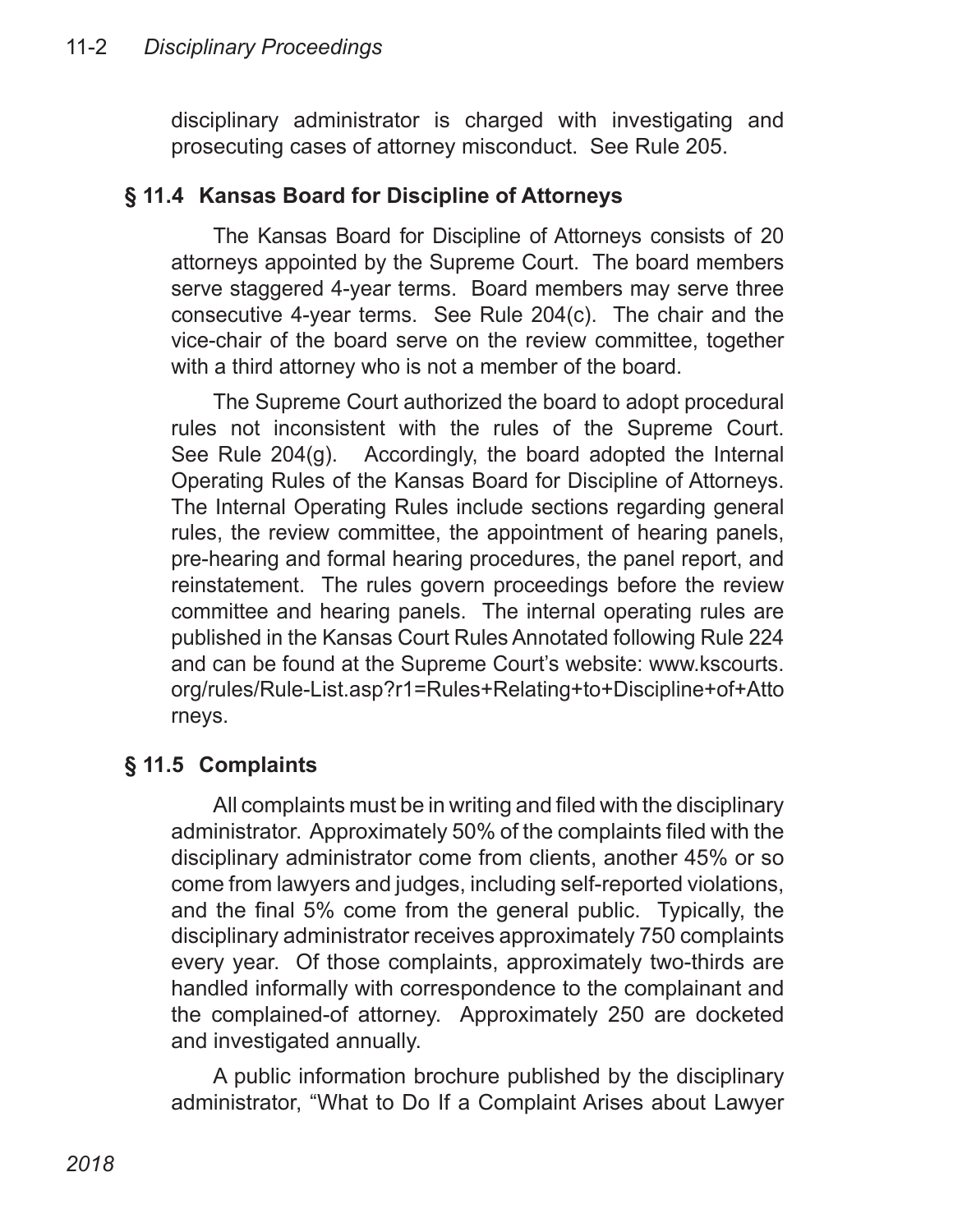Services," is available at the disciplinary administrator's office or the appellate clerk's office for consumers of legal services and others thinking about filing a complaint. The information in the brochure can also be found at the disciplinary administrator's website: www.kscourts.org/rules-procedures-forms/attorneydiscipline/complaints.asp.

In 2004, the disciplinary administrator developed a threepage complaint form. This form is designed so that the complainant can provide all of the necessary information, *e.g.*, contact information, case number, and court of jurisdiction. In addition to completing the complaint form, all complainants are encouraged to provide a detailed narrative description of the basis of the complaint and documentation to support the facts alleged.

> **PRACTICE NOTE**: You may request the complaint form by contacting the disciplinary administrator's office, the appellate clerk's office, or by downloading it from the Disciplinary Administrator's website. See also § 12.43, *infra*.

#### **§ 11.6 Disciplinary Investigations – Duties of the Bar and Judiciary**

Rule 207 requires judges and all members of the bar to assist the disciplinary administrator. The duty includes reporting violations as well as aiding the Supreme Court, the Kansas Board for Discipline of Attorneys, and the disciplinary administrator in investigations and prosecutions.

> **PRACTICE TIP:** Rule 207 contains no exception regarding confidential information.

In addition, the Kansas Rules of Professional Conduct require all members of the bar to report violations whenever the attorney has "knowledge of any action, inaction, or conduct which in his or her opinion constitutes misconduct of an attorney under these rules." KRPC 8.3(a). KRPC 8.3 does not require disclosure of information subject to an attorney's duty of confidentiality under KRPC 1.6 or information discovered through participation in a lawyer assistance program or other organization such as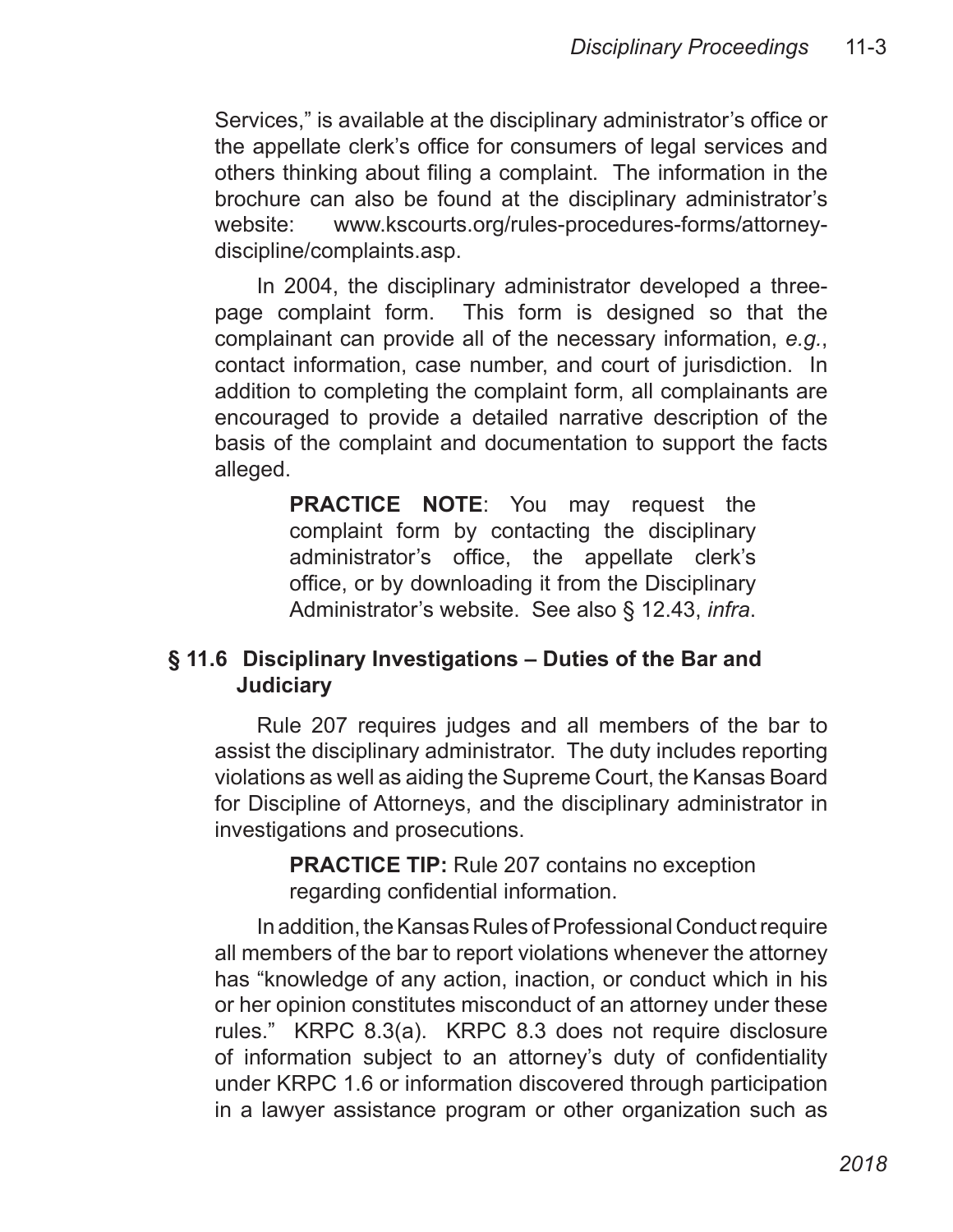Alcoholics Anonymous. See Rule 206. Violations by attorneys must be reported to the disciplinary administrator. Attorneys who find themselves charged with a felony crime have an affirmative duty to inform the disciplinary administrator in writing of the charge and the disposition. Rule 203(c)(1).

When an attorney has knowledge that a judge has violated the rules governing judicial conduct in a manner that raises a substantial question regarding the judge's fitness for office, the attorney must report the judicial misconduct. KRPC 8.3(b). Judicial misconduct must be reported to the Commission on Judicial Qualifications by contacting the clerk of the appellate courts.

The disciplinary administrator generally sends a letter to the attorney accused of misconduct and requests a response to the initial complaint. The disciplinary administrator provides the attorney a time limit within which to respond to the initial complaint. Failure to assist the disciplinary administrator is a separate violation of the Supreme Court rules. See Rule 207; KRPC 8.1; *In re Lober*, 276 Kan. 633, 638-40, 78 P.3d 458 (2003); *In re Williamson*, 260 Kan. 568, 571, 918 P.2d 1302 (1996); and *State v. Savaiano*, 234 Kan. 268, 670 P.2d 1359 (1983).

Ethics and grievance committees located across the state investigate allegations of attorney misconduct. The disciplinary administrator may request that an investigator from the ethics and grievance committee investigate a complaint, or the disciplinary administrator may assign the investigation to one of the two investigators on staff at the disciplinary administrator's office. Finally, pursuant to Rule 210, an attorney who is not a member of an ethics committee may be requested by the disciplinary administrator to investigate a complaint or to testify at a disciplinary hearing as a fact or expert witness. Once the investigation is completed, the investigator files an investigative report with the disciplinary administrator's office.

During investigations, it often becomes apparent that the lawyer is impaired because of an addiction or mental illness. In order to assist lawyers and protect the public, the Supreme Court, in 2002, created the Kansas Lawyers Assistance Program. See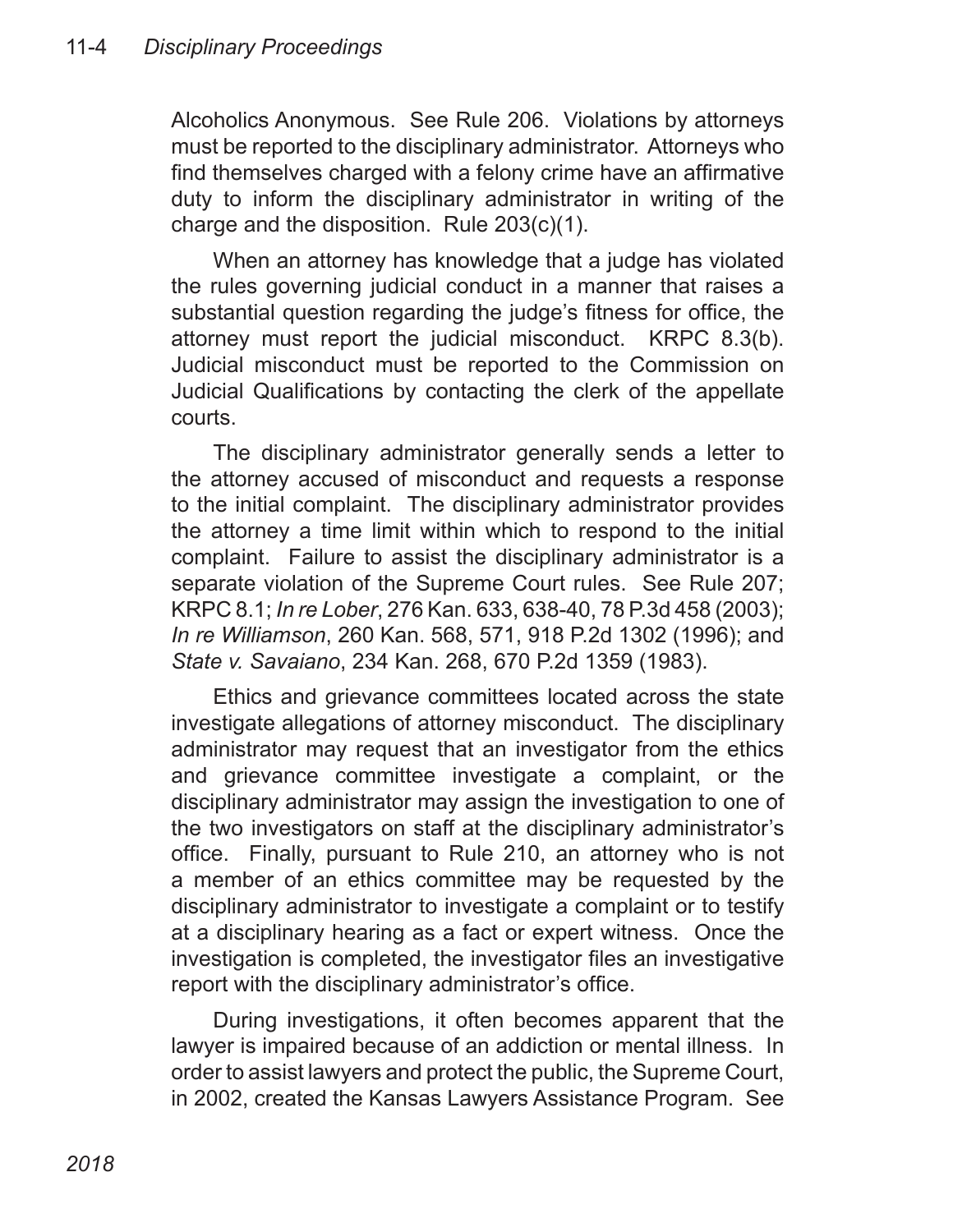Rule 206. All records and information maintained by the director of the Kansas Lawyers Assistance Program are confidential and not subject to discovery or subpoena. The reporting requirements of Rule 207 and KRPC 8.3 do not apply to lawyers working for or in conjunction with the Kansas Lawyers Assistance Program. See Rule 206(k).

In addition to the Kansas Lawyers Assistance Program, some local bar associations also have their own lawyers assistance committees. Some local bar associations likewise have fee dispute resolution committees. The ethics and grievance committees, the lawyer assistance committees, and the fee dispute resolution committees play an important role in assisting lawyers and clients and are an integral part of the disciplinary process.

#### **§ 11.7 Disciplinary Procedure**

Throughout the formal disciplinary proceedings, the attorney accused of misconduct is referred to as the respondent. After an investigation, the investigative report and associated materials are forwarded by the disciplinary administrator to a review committee.

If the review committee determines, after reviewing the materials provided, that probable cause exists to believe that an attorney has violated the rules, the review committee may place an attorney in the Attorney Diversion Program, direct that the attorney be informally admonished by the disciplinary administrator, or direct that a hearing panel from the Kansas Board for Discipline of Attorneys conduct a formal hearing. Rule 210(c). If the review committee determines that probable cause does not exist, the review committee will dismiss the case. Rule 210(c). The review committee dismisses approximately 65% of all docketed complaints.

All complaints filed with the disciplinary administrator's office remain confidential during the investigation. Rule 222(a).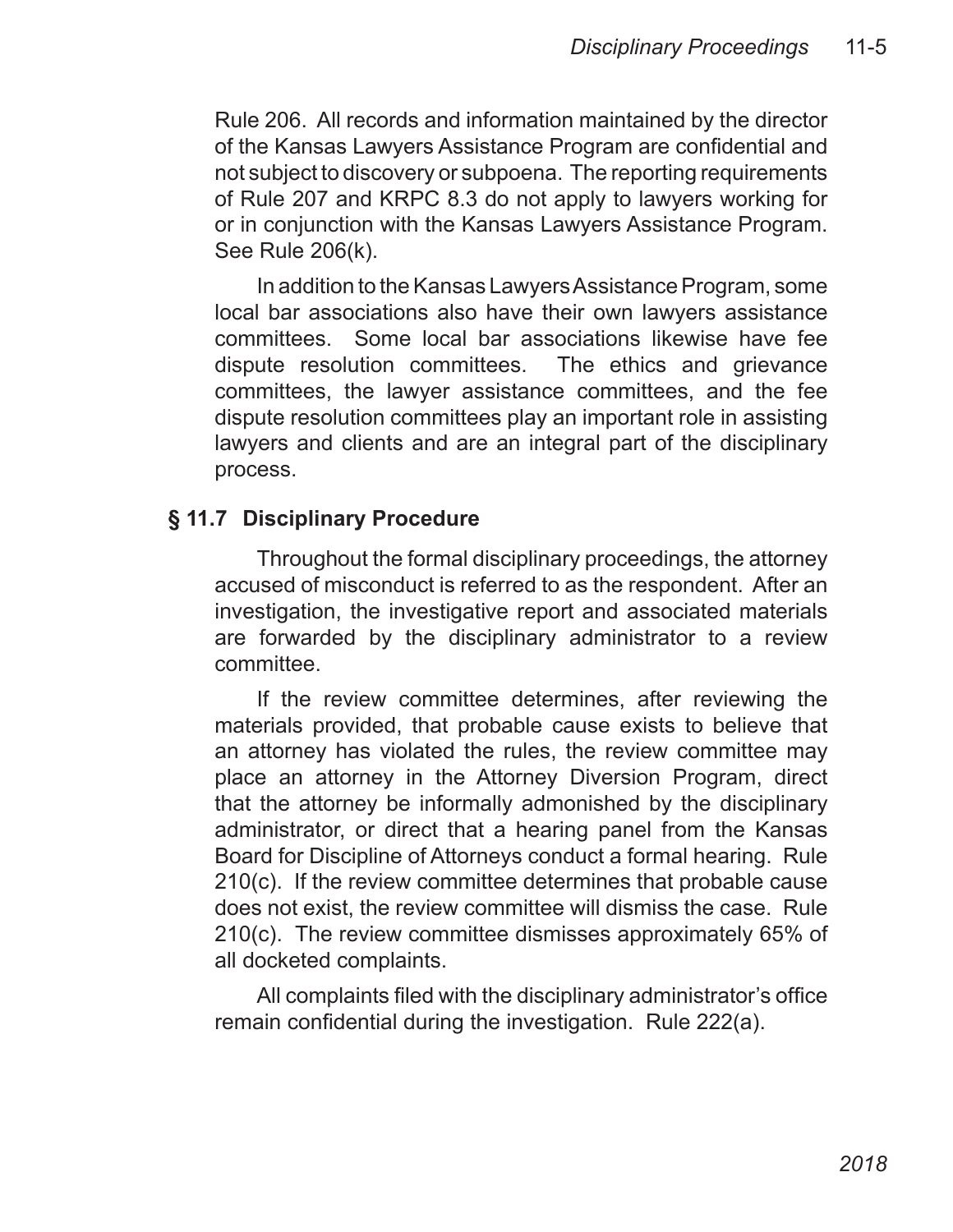**PRACTICE NOTE:** Confidentiality applies to all persons connected with the disciplinary process except the complainant and the respondent, who are never covered by the rule of confidentiality. See *Jarvis v. Drake*, 250 Kan. 645, 830 P.2d 23 (1992).

If the review committee dismisses the complaint, the complaint will always be confidential. If the review committee finds probable cause to believe that the attorney has violated one or more rules, the matter becomes one of public record. See Rule 222.

> **PRACTICE NOTE**: Once the review committee has found probable cause to believe that a violation has occurred, the disciplinary administrator maintains a policy of open file review by all attorneys accused of misconduct, their attorneys, and any member of the public.

The disciplinary administrator or the respondent may request that the review committee reconsider a probable cause determination. If the review committee chooses to reconsider and, on reconsideration, again concludes that probable cause exists to believe that the respondent violated a rule, the case proceeds as it would otherwise. If the review committee reconsiders and finds no probable cause, the case is dismissed.

> **PRACTICE NOTE:** Once there has been a probable cause determination, it is a good idea to be represented by counsel in disciplinary proceedings. Many respondents are unfamiliar with the special procedural rules that apply and may also be less than objective in considering and presenting their positions.

## **§ 11.8 Temporary Suspension**

The Supreme Court, the Kansas Board for Discipline of Attorneys, or the disciplinary administrator may file a motion requesting that the attorney's license be temporarily suspended pending the outcome of the disciplinary proceedings. See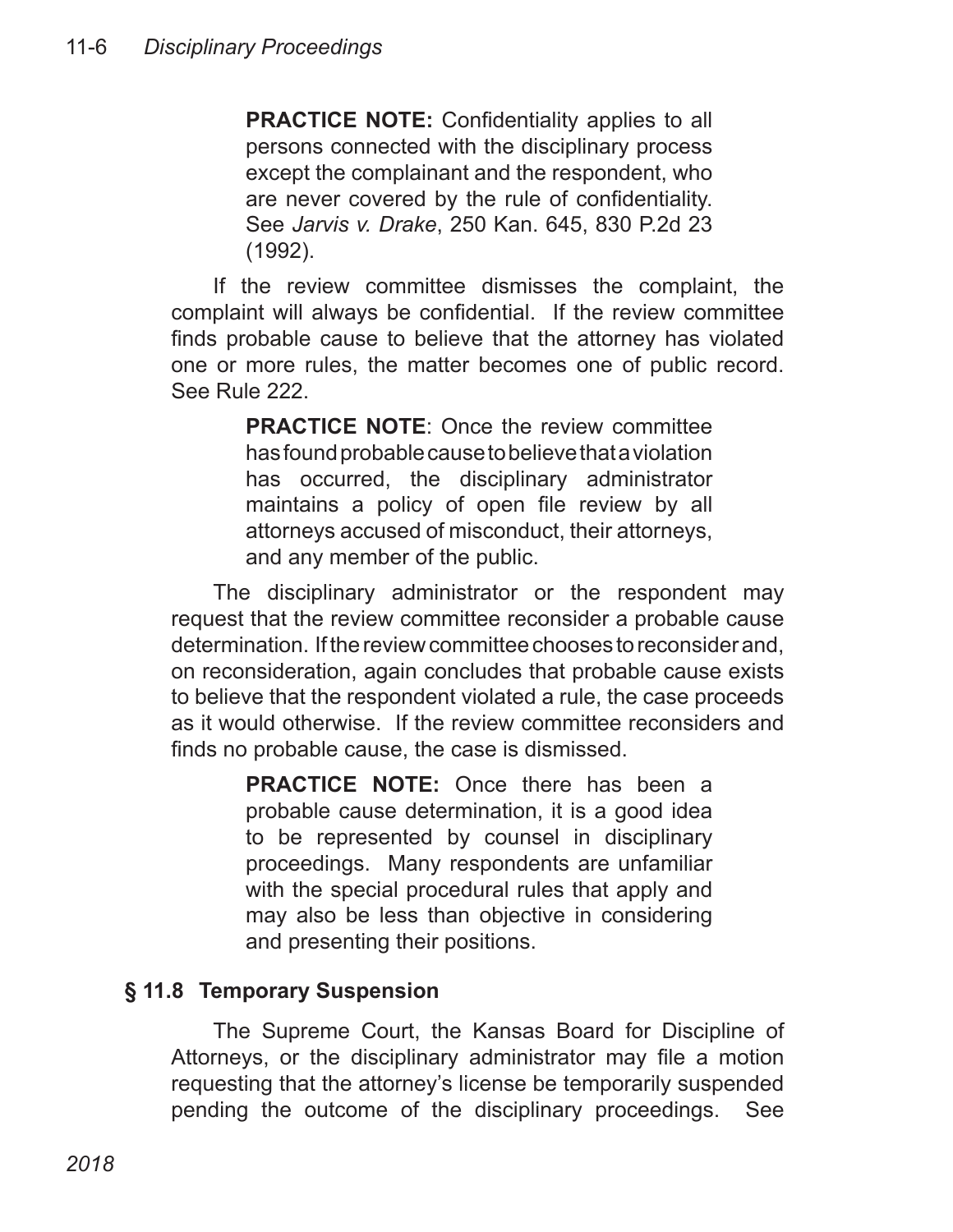Rule 203(b). Typically, the disciplinary administrator reserves that remedy for cases where clients are in immediate risk of an attorney's continued misconduct.

An attorney who has been convicted of a felony is temporarily suspended automatically, pending the outcome of the disciplinary proceedings. See Rule 203(c)(4).

#### **§ 11.9 Attorney Diversion Program**

In 2001, the Supreme Court created the Attorney Diversion Program by adopting Rule 203(d). The diversion program is an alternative to traditional disciplinary procedures. It is designed for attorneys who have not previously been disciplined. Attorneys will be disqualified from diversion if the conduct complained of involved "self-dealing, dishonesty, or a breach of fiduciary duty." Rule 203(d)(1)(ii).

In determining whether an attorney should be allowed to participate in the diversion program, the review committee determines "whether the diversion process can reasonably be expected to cure, treat, educate, or alter the [attorney's] behavior so as to minimize the risk of similar future misconduct." Rule  $203(d)(1)(ii)$ .

The diversion agreement should include provisions uniquely designed to correct the misconduct. The agreement may include provisions that require the attorney to pay restitution, participate in treatment, cooperate with a practice supervisor, or complete additional continuing legal education.

If an attorney fails to complete the terms and conditions of diversion, the attorney's participation in the diversion program is terminated and traditional disciplinary procedures resume. Rule 203(d)(2)(vii).

Successful completion of the diversion agreement will be reported to the review committee, and the pending disciplinary case will be dismissed. The fact that an attorney successfully participated in the diversion program will remain confidential and not available to the public. However, if the attorney engages in misconduct following the successful completion of the diversion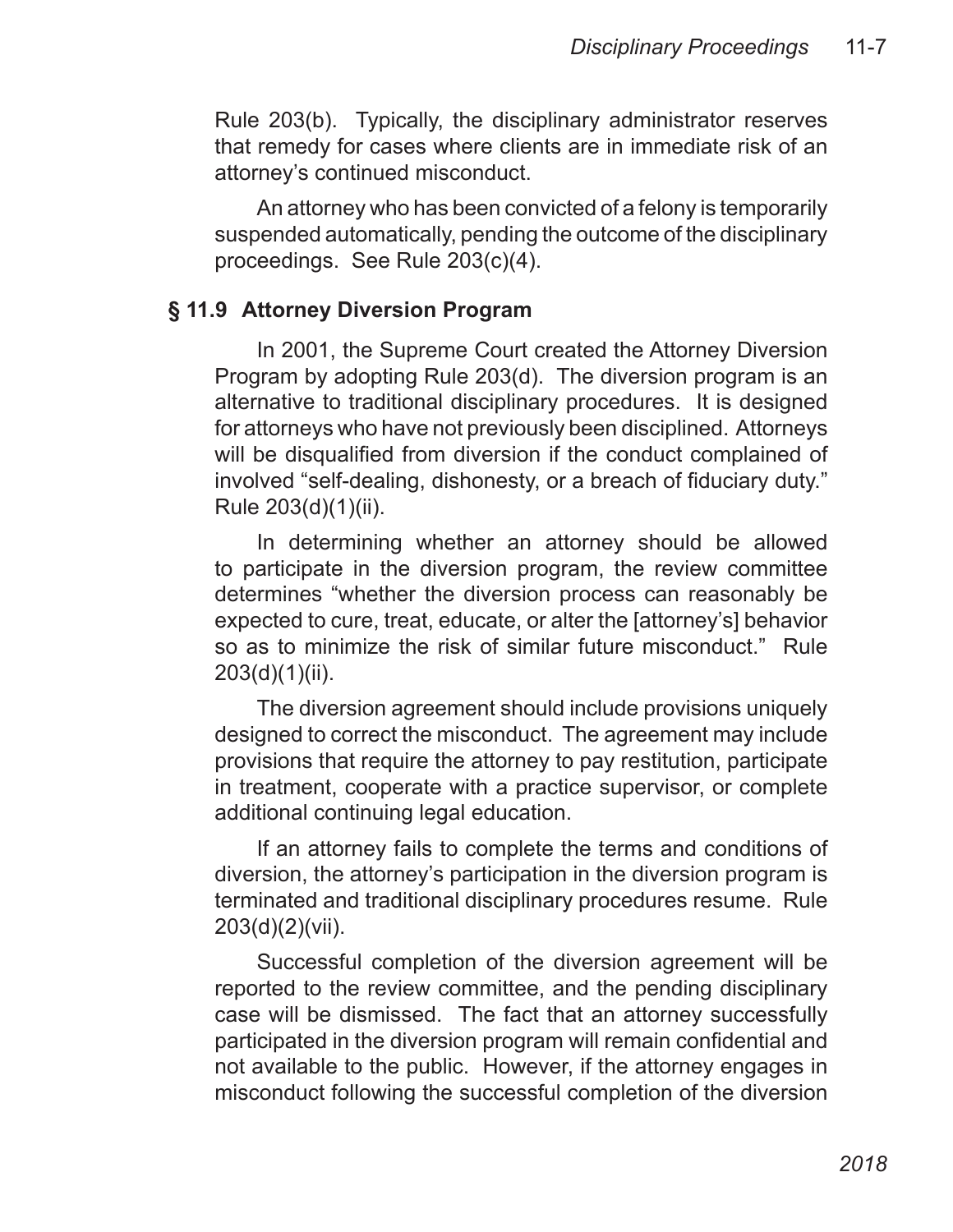program, the attorney's participation in the diversion program can be considered prior discipline in future disciplinary proceedings. Rule 203(d)(2)(vi).

#### **§ 11.10 Informal Admonition**

If the review committee directs that the attorney be informally admonished by the disciplinary administrator, the attorney may accept the informal admonition or appeal the review committee's decision. Rule 210(d). If the attorney accepts the informal admonition, an appointment is scheduled between an attorney in the disciplinary administrator's office and the attorney. During the meeting, the attorneys discuss the misconduct, discuss any remedial action already taken by the attorney, and discuss any remedial action that needs to be taken.

If the attorney appeals from the review committee's decision that he or she be informally admonished, a hearing panel is appointed and the matter proceeds as described below. Rule 210(d) and 211.

## **§ 11.11 Formal Hearing and Procedural Rules of the Kansas Board for Discipline of Attorneys**

If the review committee directs that a hearing panel conduct a formal hearing or if an attorney appeals from the review committee's decision that the attorney be informally admonished, a hearing panel is appointed. The chair of the Kansas Board for Discipline of Attorneys appoints the hearing panel. Hearing panels consist of two members of the Kansas Board for Discipline of Attorneys and one member from attorneys at large. See Rule 211(a). However, members of the review committee who initially reviewed the case may not serve on the hearing panel. See Internal Operating Rule C.1.

> **PRACTICE NOTE:** Generally, the chair tries to appoint attorneys to the hearing panel who practice in the same area of law, but not in the same location in Kansas, as the respondent.

An attorney from the disciplinary administrator's office initiates the process by filing a formal complaint. The formal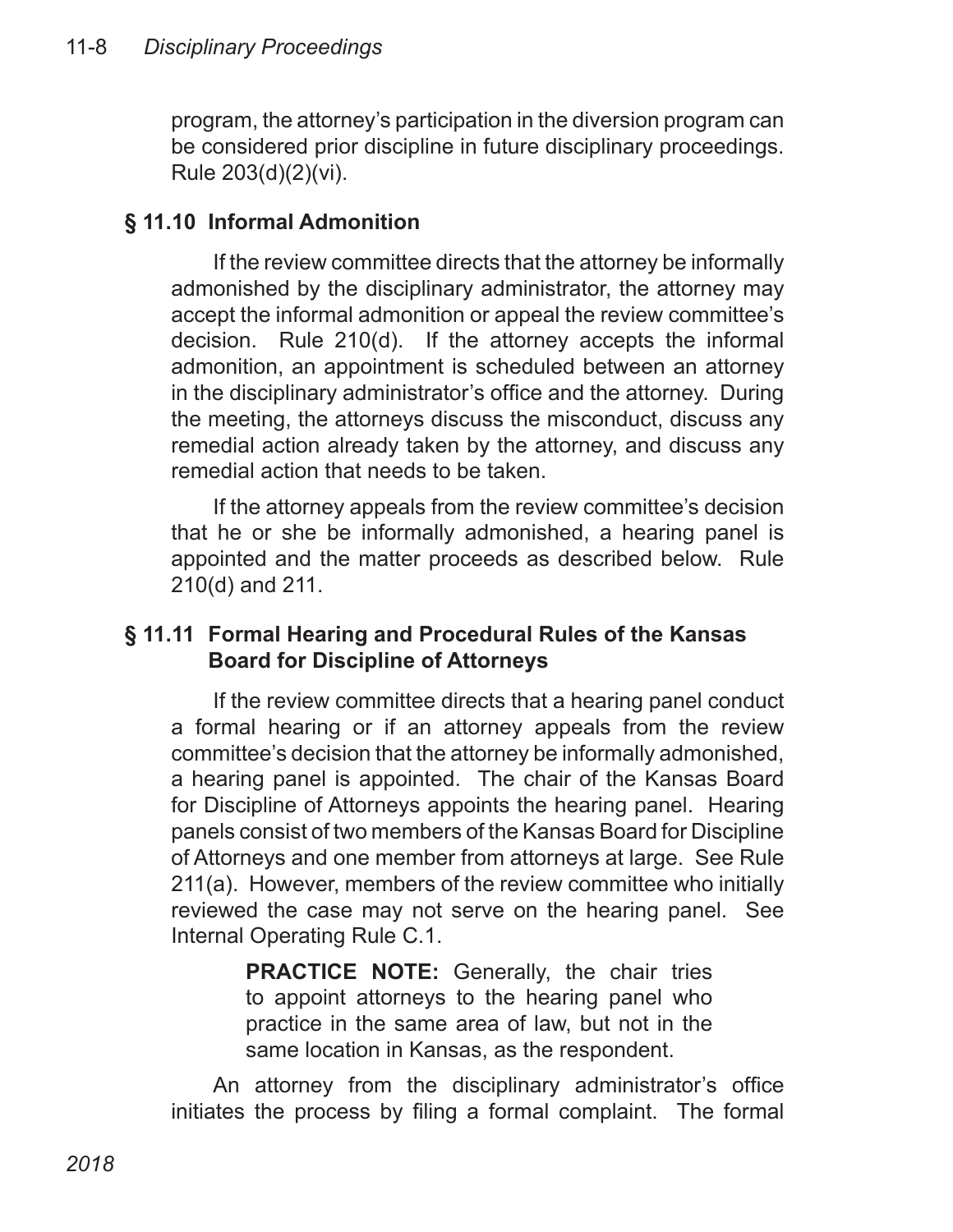complaint must be sufficiently clear and specific as to inform the attorney of the alleged misconduct. See Rule 211(b). The disciplinary administrator is required to serve a copy of the formal complaint and notice of the hearing on the attorney, the attorney's counsel, and the complainant, giving at least 15 days' advance notice. The formal complaint and notice of hearing must be personally served on the respondent or sent by certified mail to the respondent's last registration address or last known office address. See Rule 215. The respondent is required to file a written answer to the formal complaint within 20 days of the filing of the formal complaint. See Rule 211(b).

It is imperative that a respondent and his or her counsel review the Rules Relating to the Discipline of Attorneys, the Internal Operating Rules of the Kansas Board for Discipline of Attorneys, and the Kansas Rules of Professional Conduct to fully understand their rights and obligations.

> **PRACTICE NOTE:** Internal Operating Rule D.1 requires all pre-hearing procedural matters, including requests to continue a hearing, be raised by written motion at least 10 days before the hearing.

> Disciplinary hearings are governed by the Rules of Evidence as set forth in the Code of Civil Procedure, K.S.A. 60-401 *et seq*. See Rules 211(d) and 224(b). At the hearing, witnesses are sworn and all proceedings are transcribed. See Rule 211(e).

The disciplinary administrator may introduce evidence that the respondent engaged in criminal activity or other actionable conduct. All criminal convictions and civil judgments that are based upon clear and convincing evidence are conclusive evidence that the respondent committed that crime or civil wrong. Additionally, participation in a diversion program for a criminal offense is deemed, for disciplinary purposes, a conviction. Other civil judgments, based upon a preponderance of the evidence, are prima facie evidence of misconduct, requiring the respondent to disprove the findings. See Rule 202.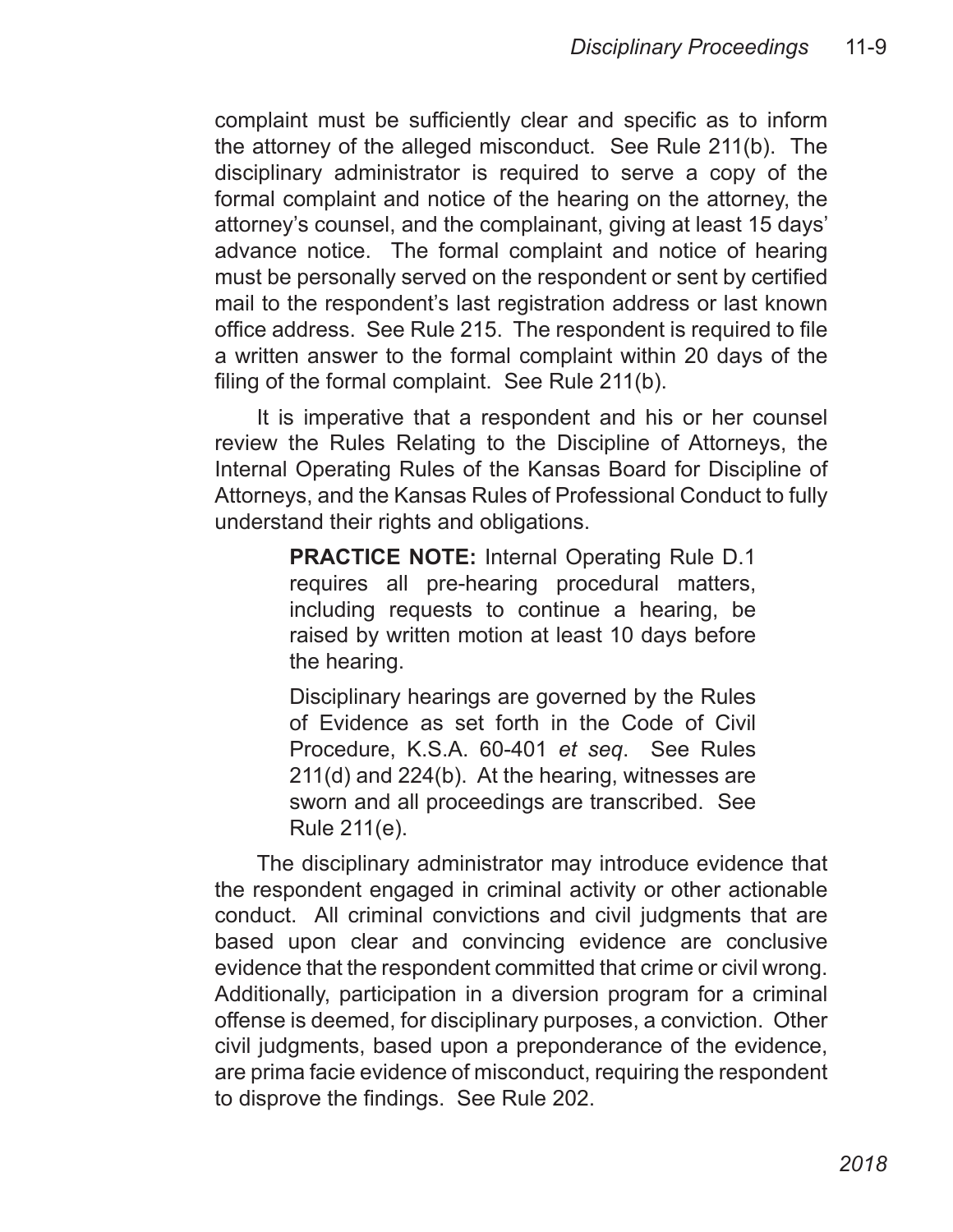Following the submission of evidence, the hearing panel files a report setting forth its findings, conclusions, and recommendations. "To warrant a finding of misconduct the charges must be established by clear and convincing evidence." See Rule 211(f). The hearing panel's report also includes any relevant mitigating and aggravating circumstances. See § 11.13, *infra* (ABA Standards).

> **PRACTICE NOTE:** Discipline imposed in another jurisdiction on an attorney with dual licenses is not binding in Kansas. However, provided the other jurisdiction's decision is based on clear and convincing evidence, the Supreme Court will accept the findings of fact and the conclusions of law. The only issue before the hearing panel and the Supreme Court, in that situation, is the sanction to be imposed. See Rule 202. If the other jurisdiction's decision is based on a preponderance of the evidence or on probable cause, the facts must be established in the Kansas proceeding. See *In re Tarantino*, 286 Kan. 254, 182 P.3d 1241 (2008).

The hearing panel may recommend disbarment, suspension for an indefinite period of time, suspension for a definite period of time, censure to be published in the *Kansas Reports*, censure not to be published in the *Kansas Reports*, informal admonition by the Kansas Board for Discipline of Attorneys or by the disciplinary administrator, or any other form of discipline or conditions, including probation. See Rule 203(a) and § 11.12, *infra*.

If the hearing panel finds a violation of the rules and recommends that the respondent be informally admonished by the disciplinary administrator, the respondent may not appeal the decision. However, if the hearing panel recommends informal admonition or no discipline or if the hearing panel dismisses the complaint, the disciplinary administrator may appeal to the Supreme Court. See Rule 211(f).

If the hearing panel recommends that the attorney be disbarred, suspended, or censured, the case is filed with the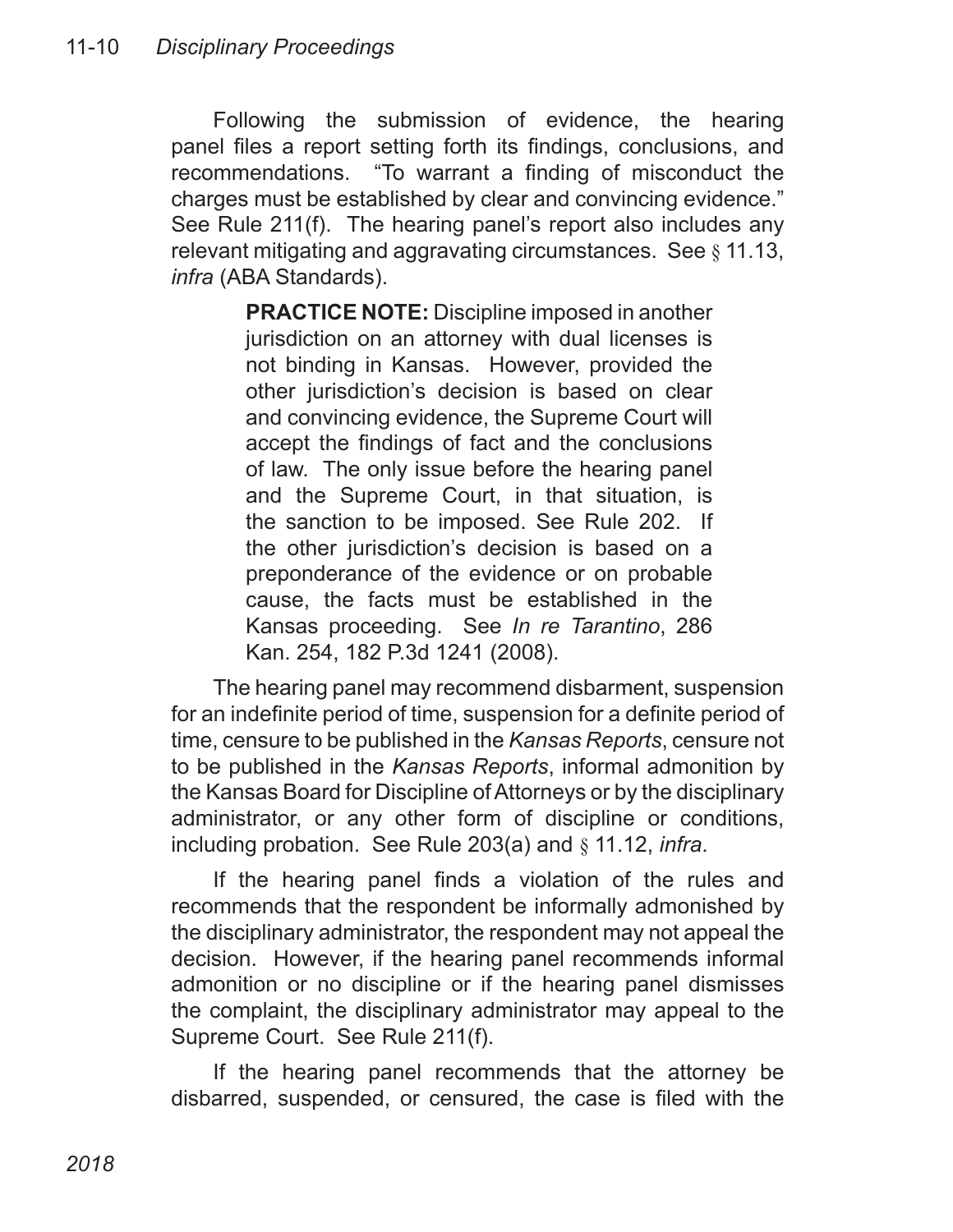clerk of the appellate courts and is docketed for oral argument before the Supreme Court. Until the attorney receives a copy of a docketing notice from the clerk of the appellate courts, nothing relating to the disciplinary proceeding should be filed with the clerk. But see § 11.8, *supra* (Temporary Suspension).

#### **§ 11.12 Probation**

In 2004, the Supreme Court adopted a rule that sets forth certain requirements regarding a respondent's request for probation. See Rule 211(g). If the respondent intends to request probation, the respondent must provide "the hearing panel and the disciplinary administrator with a workable, substantial, and detailed plan of probation at least 14 days prior to the hearing on the Formal Complaint." Rule 211(g)(1). The hearing panel is prohibited from recommending that the respondent be placed on probation unless each of the following conditions is present:

- The respondent puts the plan of probation into effect prior to the hearing on the formal complaint;
- The misconduct can be corrected by probation; and
- Placing the respondent on probation is in the best interests of the legal profession and the citizens of the State of Kansas. See Rule 211(g)(3).

The probation rule also sets forth a specific procedure to be followed in the event the respondent fails to comply with the terms and conditions of probation. See Rule  $211(g)(9)$  - (12).

## **§ 11.13 ABA Standards for Imposing Lawyer Sanctions**

In 1986, the American Bar Association House of Delegates approved a set of Standards compiled and proposed by the ABA Joint Committee on Professional Sanctions. Disciplinary systems in many jurisdictions, including Kansas, employ the Standards as guidelines for imposing lawyer discipline in individual cases. The disciplinary administrator and the respondent may refer to the Standards when recommending an appropriate discipline level at hearings. Internal Operating Rule E.3 provides that the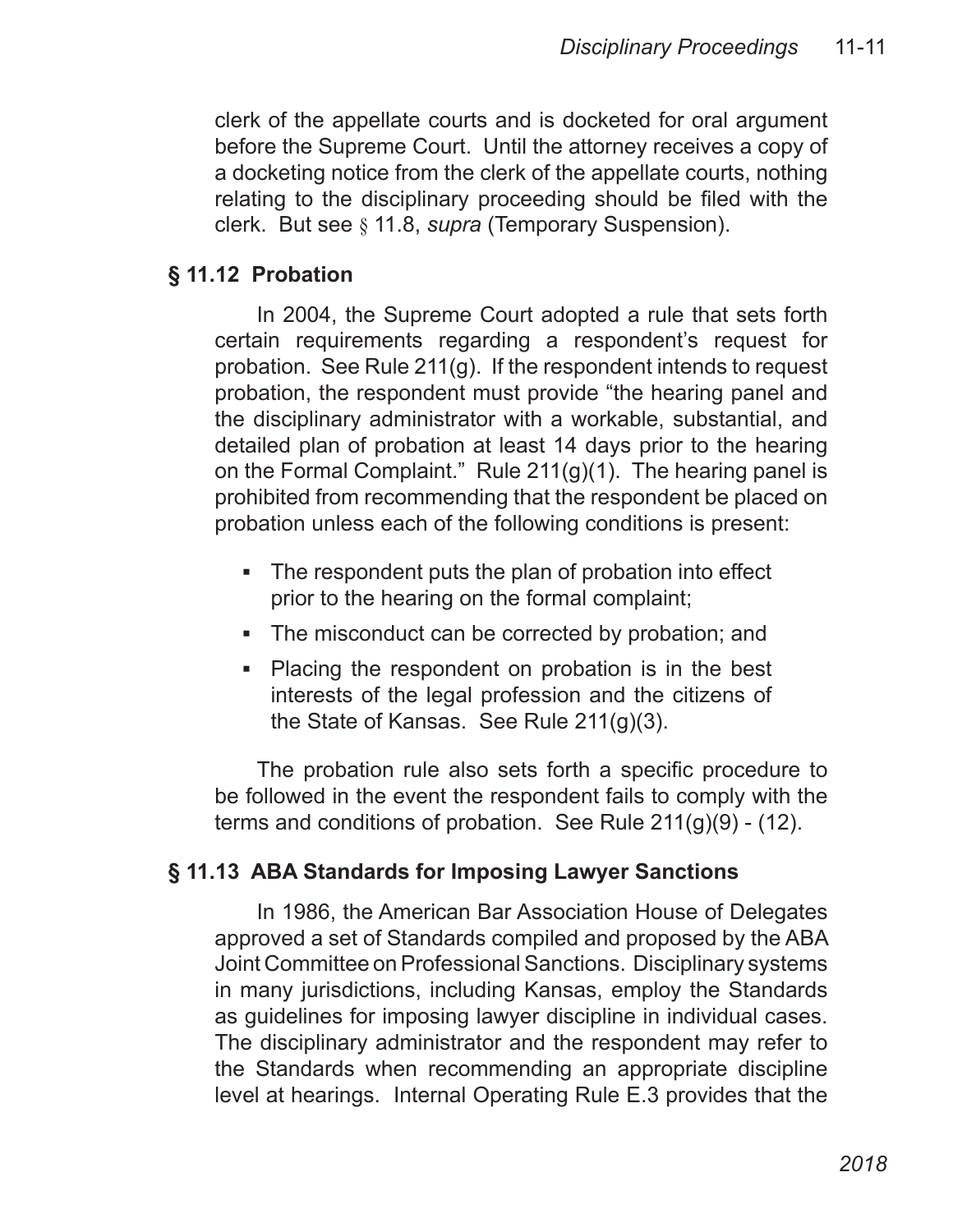hearing panel may apply the Standards in its determination and may reference and discuss the Standards in the final hearing report.

The model developed through the Standards requires the hearing panel, in making a recommendation regarding the imposition of discipline, or the Supreme Court, in imposing discipline, to answer the following four questions:

- 1. What ethical duty did the lawyer violate?
- 2. What was the lawyer's mental state? In other words, did the lawyer act intentionally, knowingly, or negligently?
- 3. What was the extent of the actual or potential injury caused by the lawyer's misconduct?
- 4. Are there any aggravating or mitigating circumstances?

Aggravating circumstances are any considerations or factors that may justify an increase in the degree of discipline to be imposed. Factors that may be considered in aggravation by the hearing panel include:

- Prior disciplinary offenses;
- Dishonest or selfish motive;
- A pattern of misconduct;
- Multiple offenses;
- Bad faith obstruction of the disciplinary proceeding by intentionally failing to comply with rules or orders;
- Submission of false evidence, false statements, or other deceptive practices during the disciplinary process; ▪
- Refusal to acknowledge wrongful nature of conduct:
- Vulnerability of victim; ▪
- Substantial experience in the practice of law; ▪
- Indifference to making restitution; and ▪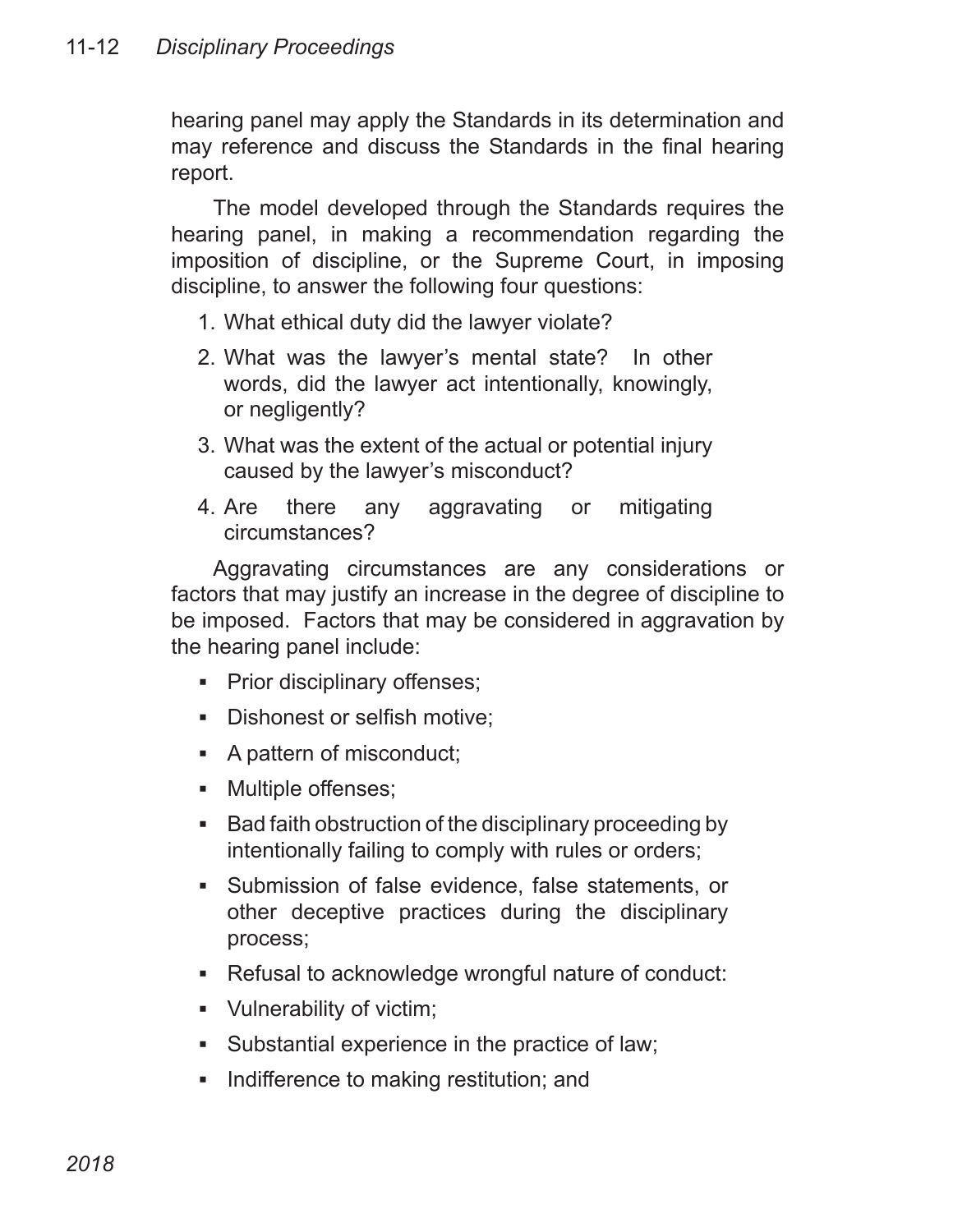**Illegal conduct, including that involving the use of** controlled substances.

Mitigating circumstances are any considerations or factors that may justify a reduction in the degree of discipline to be imposed. Mitigating factors do not excuse a violation and are to be considered only when determining the nature and extent of discipline to be administered. Factors that may be considered in mitigation by the hearing panel include:

- Absence of a prior disciplinary record;
- Absence of a dishonest or selfish motive;
- Personal or emotional problems if such misfortunes have contributed to violation of the Kansas Rules of Professional Conduct;
- Timely good faith effort to make restitution or to rectify consequences of misconduct;
- The present and past attitude of the attorney as shown by cooperation during the hearing and by the full and free acknowledgment of the transgressions;
- **EXEC** Inexperience in the practice of law;
- **Previous good character and reputation in the** community including any letters from clients, friends, and lawyers in support of the character and general reputation of the attorney;
- Physical disability;
- Mental disability or chemical dependency including alcoholism or drug abuse when: a) there is medical evidence that the respondent is affected by a chemical dependency or mental disability; b) the chemical dependence or mental disability caused the misconduct; c) the respondent's recovery from the chemical dependency or mental disability is demonstrated by a meaningful and sustained period of successful rehabilitation; and d) the recovery arrested the misconduct and recurrence of that misconduct is unlikely;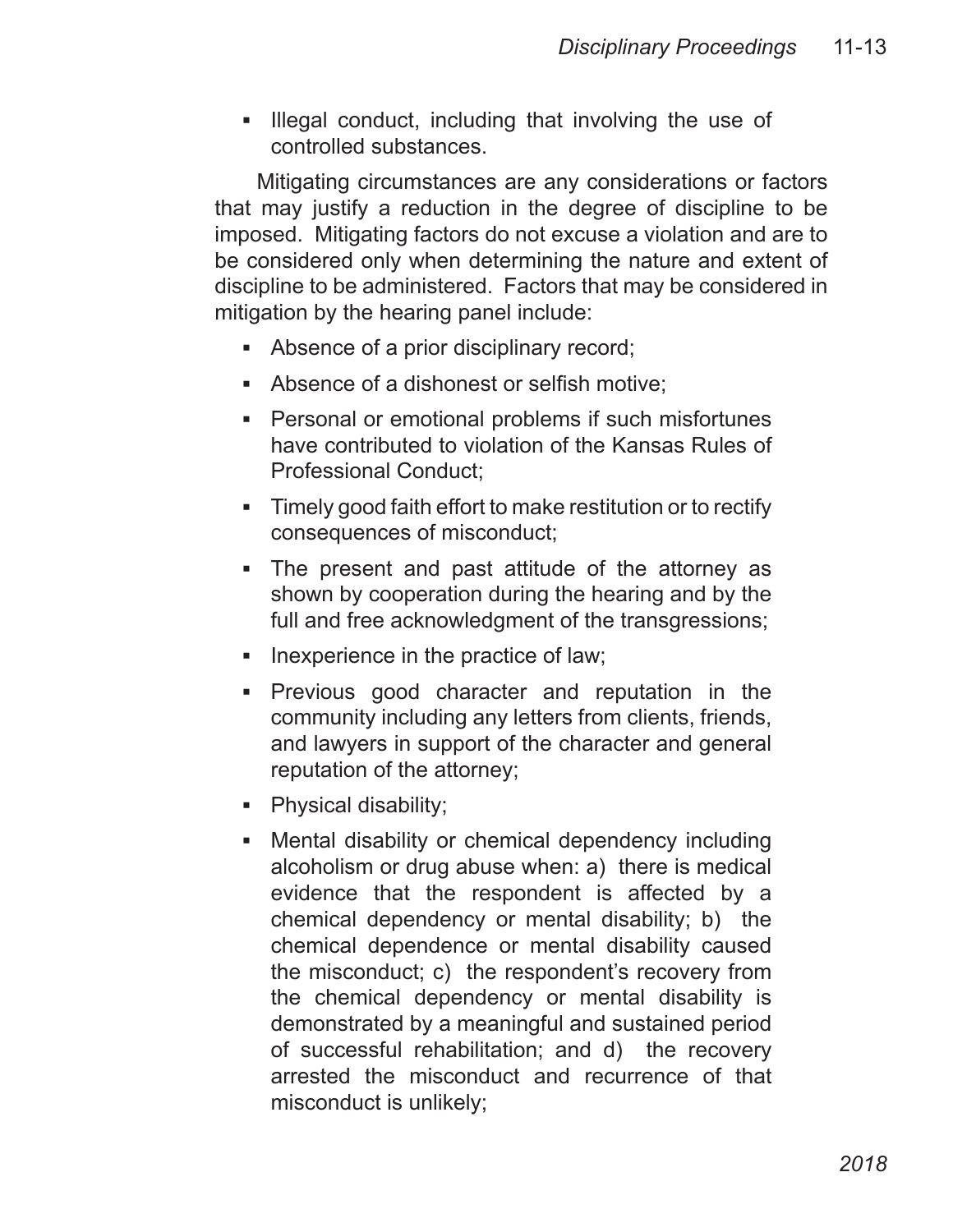- Delay in disciplinary proceedings; ▪
- Imposition of other penalties or sanctions; ▪
- Remorse;
- Remoteness of prior offenses; and
- Any statement by the complainant expressing ▪satisfaction with restitution and requesting no discipline.

The Standards are organized based upon the duty violated by the attorney. Each section includes the language of the Standard as well as commentary that often includes case citations.

> **PRACTICE NOTE:** Copies of the 67-page booklet *Standards for Imposing Lawyer Sanctions* are no longer available. However, an Adobe version of the Standards, without the commentary, can be found on the ABA's website at: www.americanbar.org/content/dam/ aba/administrative/professional\_responsibility/ sanction\_standards.authcheckdam.pdf.

Recognizing the importance of consistency in imposing sanctions, the Supreme Court and the Kansas Board for Discipline of Attorneys have cited the Standards with approval in their decisions and reports, respectively. See *In re Ware*, 279 Kan. 884, 892-93, 112 P.3d 155 (2005); *In re Anderson*, 247 Kan. 208, 212, 795 P.2d 64 (1990); *In re Price*, 241 Kan. 836, 837, 739 P.2d 938 (1987). But see *In re Jones*, 252 Kan. 236, 843 P.2d 709 (1992), in which the Supreme Court expressly states that "[c]omparison of past sanctions imposed in disciplinary cases is of little guidance. Each case is evaluated individually in light of its particular facts and circumstances and in light of protecting the public." *Jones*, 252 Kan. 236 at Syl. ¶ 1.

## **§ 11.14 Disabled Attorneys**

When the Kansas Board for Discipline of Attorneys or the disciplinary administrator petitions the Supreme Court to determine whether an attorney is unable to practice law because of a mental illness or because of an addiction to drugs or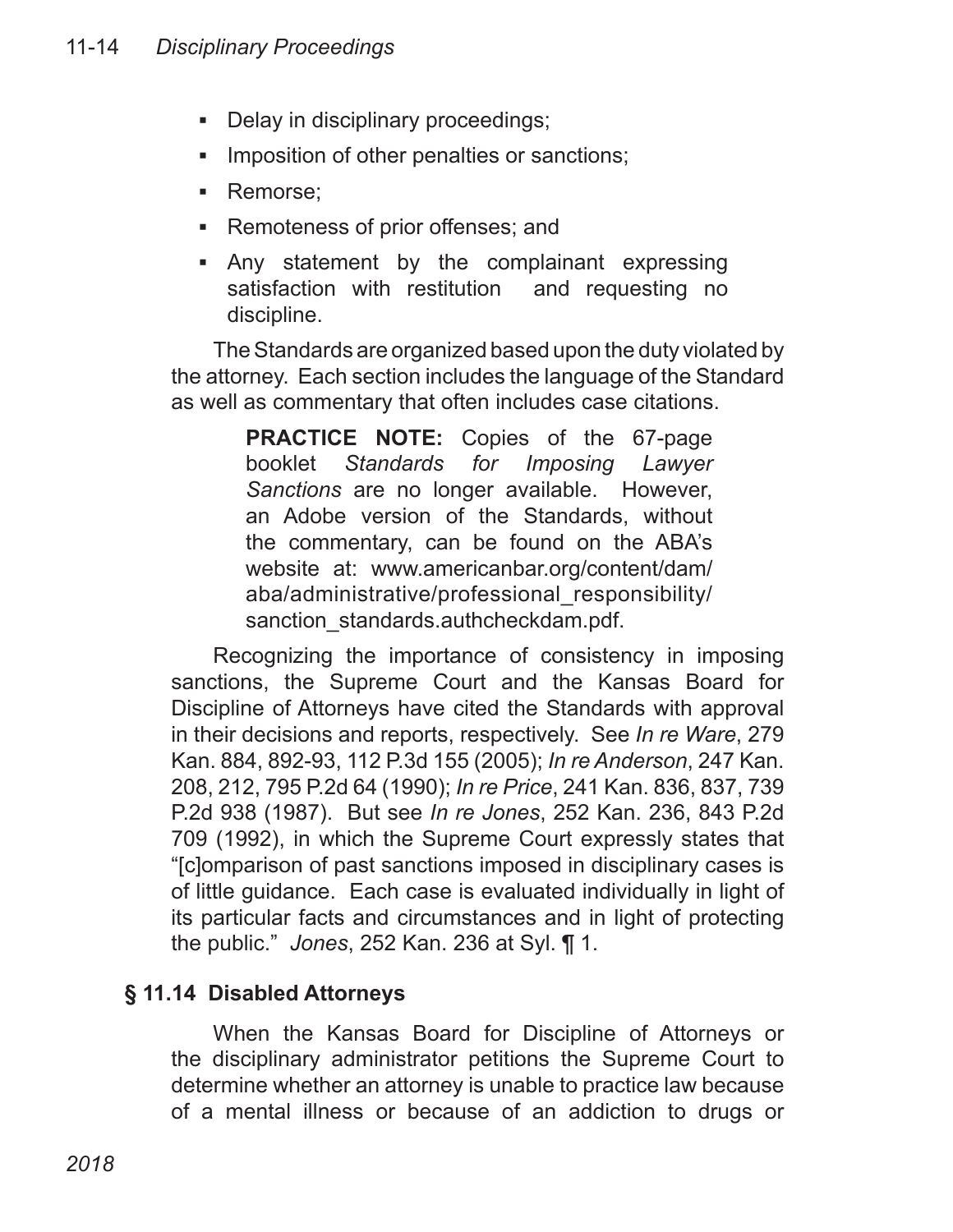intoxicants, the Court may order that the attorney be examined by a qualified medical expert. If the Supreme Court concludes that the attorney is incapacitated, the Supreme Court will transfer the attorney to disabled inactive status. See Rule 220.

If, during a disciplinary proceeding, it is determined that the respondent is suffering from a disability because of a mental illness or because of an addiction to drugs or intoxicants, the Supreme Court will transfer the respondent to disabled inactive status and the disciplinary proceedings are placed on hold until the respondent is no longer disabled. See Rule 220(c). Respondents who have been transferred to disabled inactive status may not practice law. See Rule 220(a).

After an attorney has been transferred to disabled inactive status or if it appears that for some other reason the affairs of an attorney's clients are being neglected, the chief judge of the judicial district in which the attorney practiced will appoint an attorney to inventory the attorney's client files. With the approval of the judge, the appointed attorney may take such action as may be necessary to protect the interests of the attorney and the attorney's clients. See Rule 221(a).

> **PRACTICE NOTE:** Disciplinary proceedings have been deemed judicial proceedings. As a result, all participants in disciplinary proceedings are granted judicial immunity and public official immunity. See Rule 223 and *Jarvis v. Drake*, 250 Kan. 645, 830 P.2d 23 (1992).

#### **§ 11.15 Proceedings Before the Supreme Court**

At the time a case is docketed with the Supreme Court, the clerk of the appellate courts mails a copy of the final hearing report to the respondent. Within 20 days, the respondent must file exceptions to the report or all findings of fact are deemed admitted. If exceptions are filed, the clerk of the appellate courts provides a copy of the hearing transcript to the respondent. The respondent has 30 days from service of the transcript to file a brief. The disciplinary administrator has 30 days from the service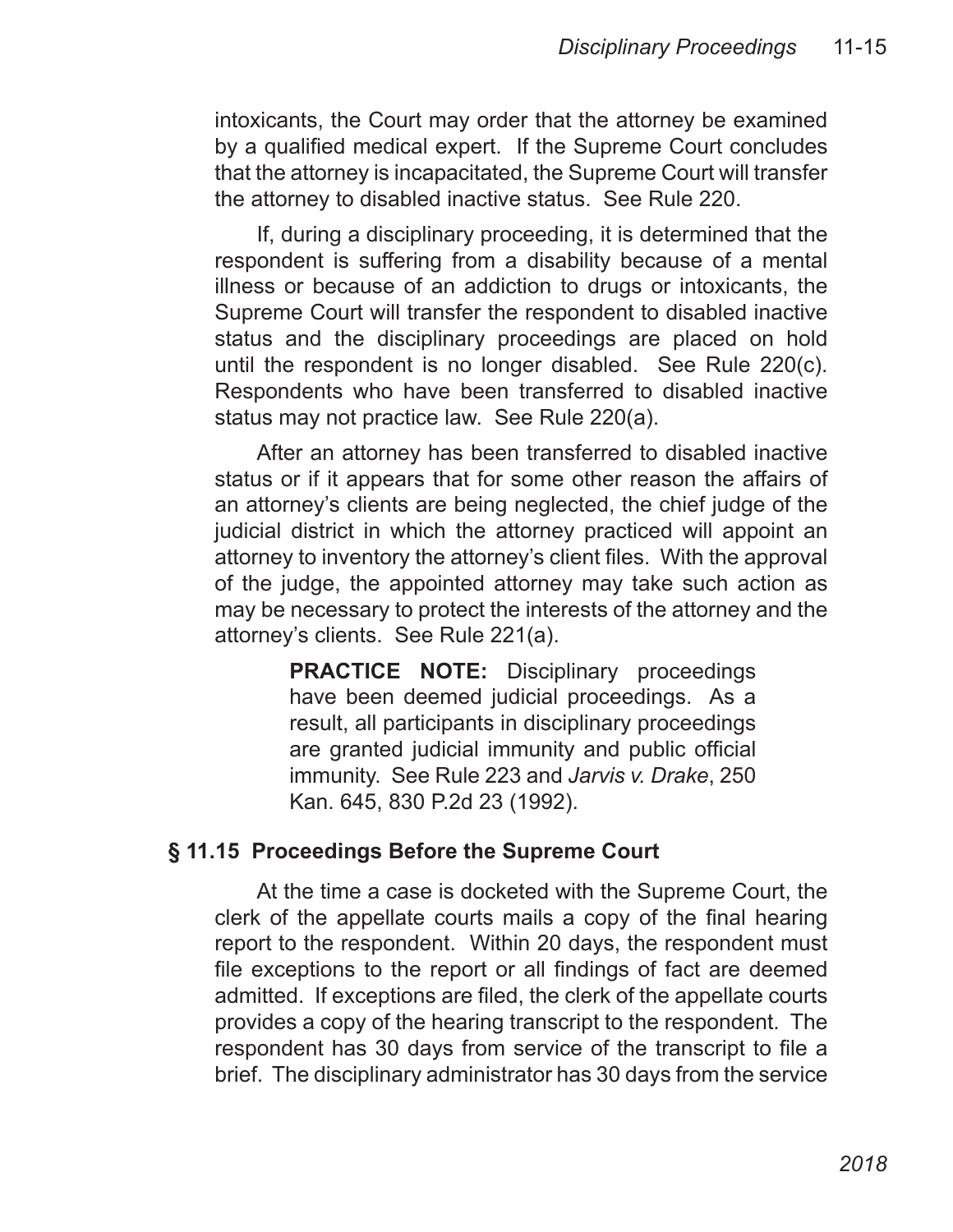of the respondent's brief to file a brief, and the respondent then has 14 days in which to file a reply brief. See Rule 212(e)(3).

All Supreme Court rules relating to civil appellate practice apply to original disciplinary proceedings. Failure of the respondent to file a brief in a timely manner is considered to be a waiver of the exceptions taken. When the filing of briefs is complete, the matter is set for oral arguments as in civil appeals.

When no exceptions are filed, the respondent is notified when to appear before the Supreme Court for oral argument. The respondent may appear with counsel and may be heard regarding the discipline to be imposed even if no exceptions are filed.

> **PRACTICE NOTE:** Regardless of whether the respondent filed exceptions, the respondent must appear in person before the Supreme Court on the date set for oral argument.

The record available to the Supreme Court includes the formal complaint, the attorney's answer, other pleadings filed, the hearing transcript, the exhibits admitted into evidence, and the hearing panel's final hearing report. See Rule 212(b). Because the Supreme Court operates from a closed evidentiary record, it is essential that all material facts be included in the record at the hearing level.

## **§ 11.16 Scope of Review and Standard of Review**

Appellate briefs must begin the discussion of each issue with a citation to the appropriate standard of appellate review. See Rules 6.02(a)(5) and 6.03(a)(4). In disciplinary matters where exceptions and briefs are filed, the Supreme Court's scope of review is a complete de novo review of the challenged factual findings and the legal conclusions. The Supreme Court has a "duty in disciplinary proceeding[s] to examine the evidence and determine for [themselves] the judgment to be entered." *State v. Klassen*, 207 Kan. 414, 415, 485 P.2d 1295 (1971).

The Supreme Court has stated, though, that while the report "is advisory only, it will be given the same dignity as a special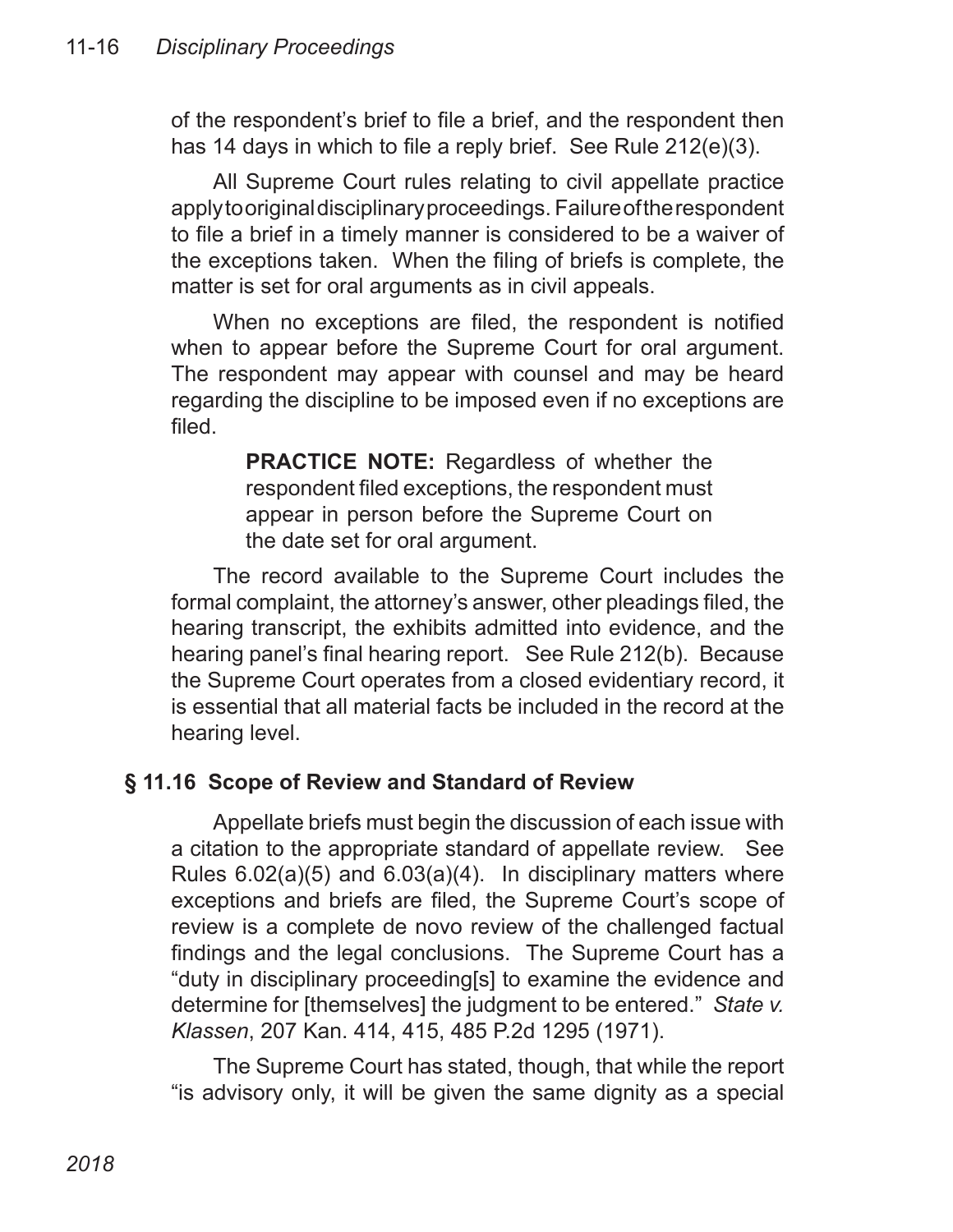verdict by a jury, or the findings of a trial court, and will be adopted where amply sustained by the evidence, or where it is not against the clear weight of the evidence, or where the evidence consisted of sharply conflicting testimony." *State v. Zeigler*, 217 Kan. 748, 755, 538 P.2d 643 (1975), quoted in *In re Carson*, 252 Kan. 399, 406, 845 P.2d 47 (1993).

#### **§ 11.17 Oral Argument**

Disciplinary matters are generally heard as the final cases on the Supreme Court's oral argument docket. The parties are given 15 minutes to argue the case. Either side may request additional time beyond the 15-minute time limit at the time the brief is filed. If the request is granted, both sides will receive the additional time.

The Supreme Court is a hot court and is familiar with the findings of fact, conclusions of law, and recommendations regarding discipline. The Supreme Court will direct counsel to limit their comments to the dispositive legal issues and the appropriate sanction.

Regardless of whether the disciplinary administrator files an appeal or the respondent files exceptions from the final hearing report, the disciplinary administrator always argues first and has the ultimate burden of proof. Additionally, the disciplinary administrator may reserve rebuttal time.

While oral argument before the Supreme Court is most effective when presented by competent counsel for the respondent, the Supreme Court does favor a statement by the respondent as to recognition of the nature of the violation and the appropriate level of discipline. The shortest and most succinct arguments are generally the most effective and well received by the Supreme Court. Most positions can be effectively stated in five to ten minutes.

> **PRACTICE NOTE:** It is important to keep in mind that there are only three issues involved in disciplinary proceedings: the facts, the rule violations, and the sanctions. The hearing panel is the fact finder, and the findings have virtually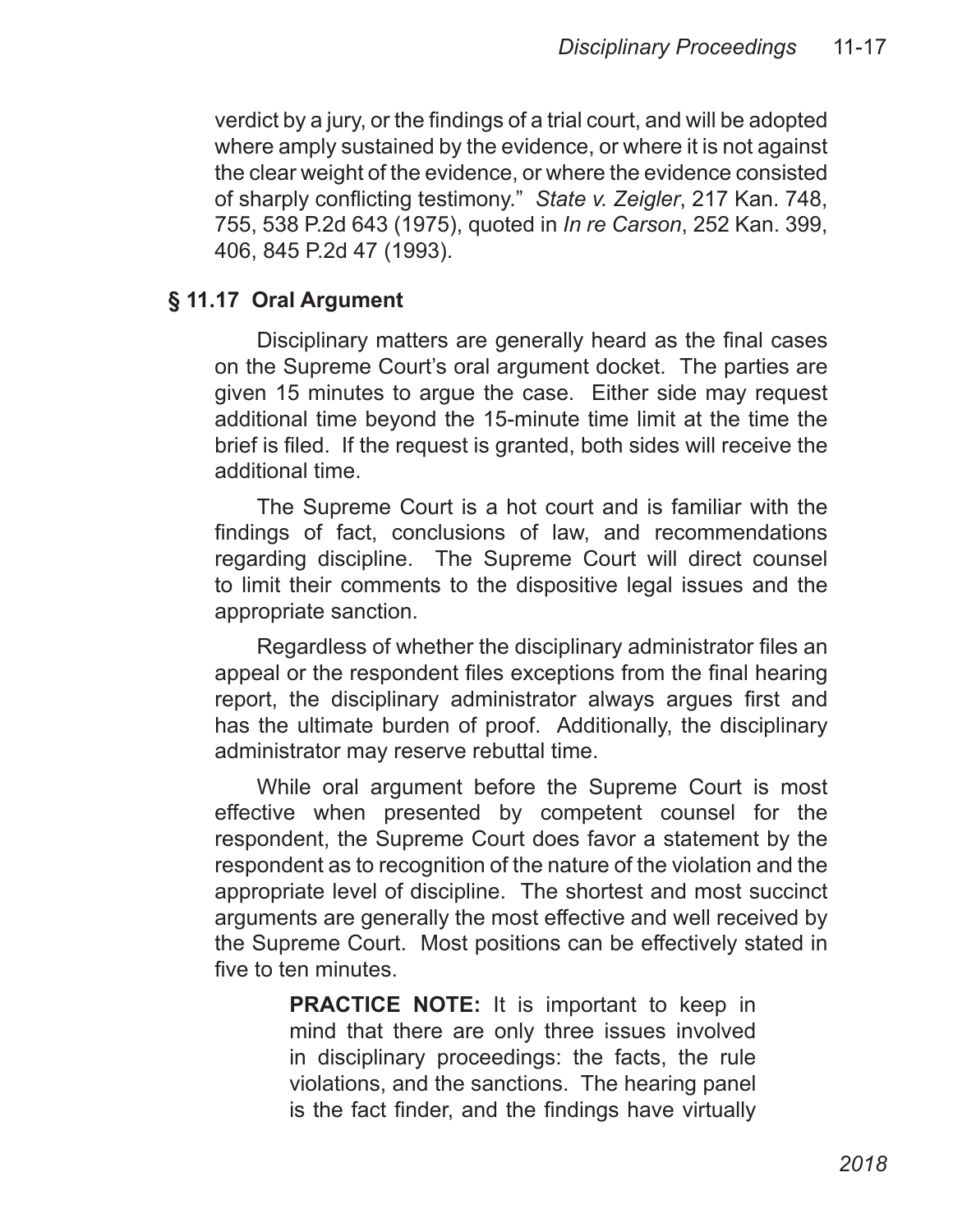never been set aside by the Supreme Court. Rarely, the Supreme Court has concluded that a particular violation found by the hearing panel has not been established as a matter of law. Thus, the respondent is well-advised to emphasize appropriate discipline to be imposed rather than to hope for a factual substitution by the Supreme Court.

The best opportunity the disciplinary administrator has to argue and emphasize the facts fully is when the respondent has opened the door by filing exceptions and a brief. Otherwise, the Supreme Court considers the cold recitation of the facts contained in the hearing panel's final hearing report and does not conduct a closer factual review.

As to the level of discipline to be imposed, the Supreme Court is not bound by the recommendation of the hearing panel. See Rule 212(f); *In re Gershater*, 270 Kan. 620, 625, 17 P.3d 929 (2001); and *In re Jones*, 252 Kan. 236, 239, 843 P.2d 709 (1992). The sanction suggested by the hearing panel or requested by the disciplinary administrator is only a recommendation, and the issue remains open at the Supreme Court level. When requesting lighter sanctions, the most effective arguments focus on the presence of compelling mitigating factors.

## **§ 11.18 Supreme Court Opinions**

Discipline of suspension or disbarment is effective immediately upon the filing of the order with the clerk of the appellate courts unless otherwise ordered by the Supreme Court. The respondent may file a motion for rehearing or modification within 20 days. The filing of a motion for rehearing or modification does not stay the effect of the order until the Supreme Court rules otherwise. See Rule 212(g). No motion for rehearing or modification has ever been granted by the Supreme Court, as far as can be determined from the disciplinary records. On rare occasions, the Supreme Court has granted remand to the hearing panel for additional evidence and reconsideration of the final hearing report.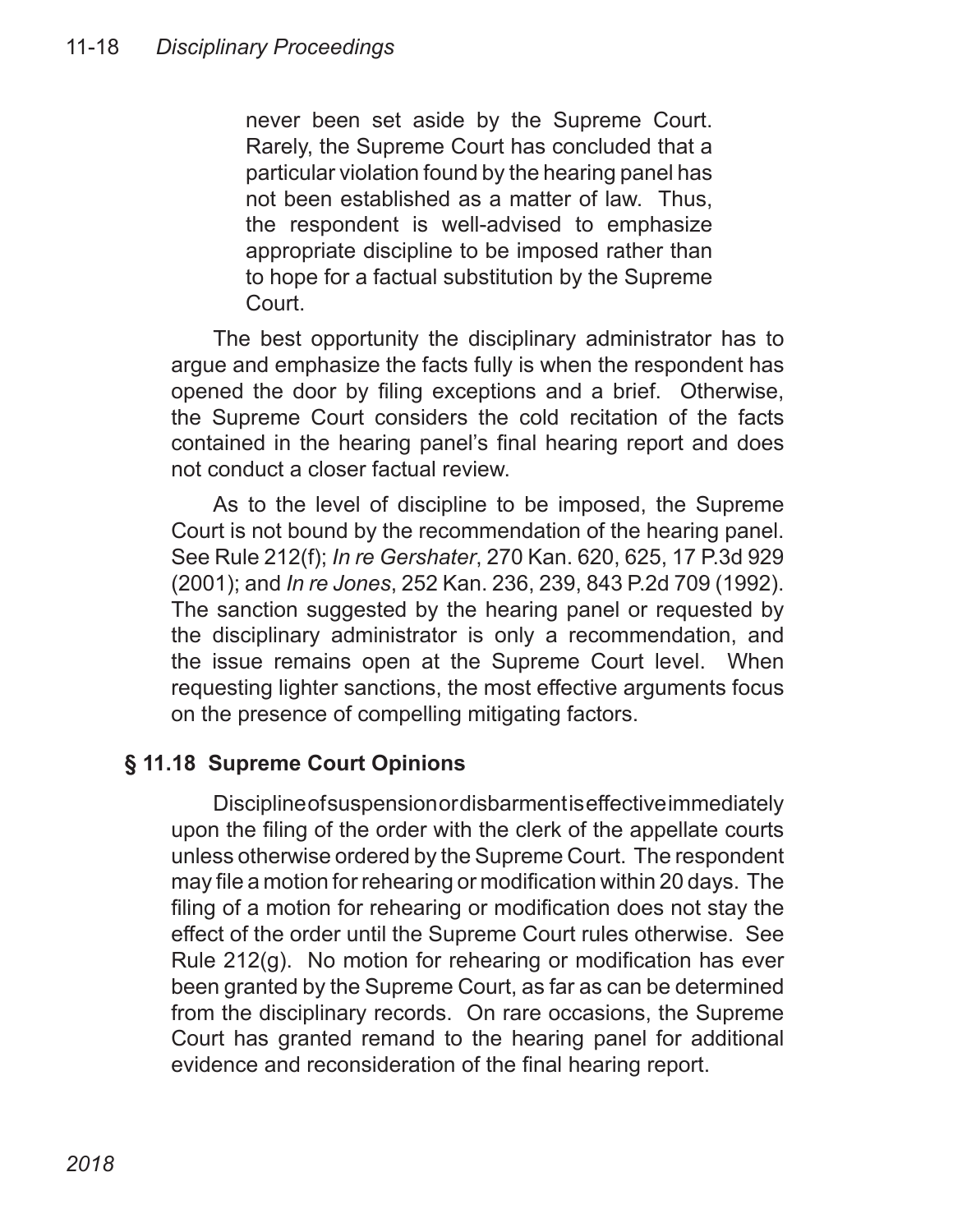The final judgment of the Supreme Court cannot be attacked in a United States District Court. The only available appeal is a direct petition for *writ of certiorari* to the United States Supreme Court. No petition for a *writ of certiorari* to the United States Supreme Court has ever been granted with regard to disciplinary decisions of the Kansas Supreme Court.

Upon final resolution of each disciplinary complaint, the disciplinary administrator provides the outcome to the complainant, the respondent, the ethics and grievance committee assigned to investigate the complaint, and the investigator assigned to investigate the complaint.

Typically, the Supreme Court's opinion imposing discipline on an attorney is published in the *Kansas Reports*. However, Rule 203(a)(3) provides that censure may or may not be published in the *Kansas Reports*.

In cases where discipline of suspension or disbarment is ordered by the Supreme Court, the clerk of the appellate courts notifies the clerks of all other state and federal courts in which the respondent is known to be licensed. See Rule 224(e). Any discipline imposed by the Supreme Court is also reported to the National Discipline Data Bank for dissemination to other jurisdictions. Any pending disciplinary proceedings terminate upon disbarment of the respondent. See Rule 217(b)(1)(C).

Upon suspension or disbarment, within 14 days of the order the attorney must notify each client in writing of the attorney's inability to continue representation or to undertake further representation. Additionally, the attorney must inform all clients of their need to retain other counsel. Within 14 days the attorney must also provide written notification to opposing counsel and to all courts and administrative bodies before whom there are pending proceedings of the inability to proceed in the matter. Appropriate motions to withdraw as counsel of record must also be filed within 14 days of the order or opinion. See Rule 218(a).

Costs of the disciplinary proceedings, as certified by the disciplinary administrator, are assessed against the respondent when the respondent is found to have violated one or more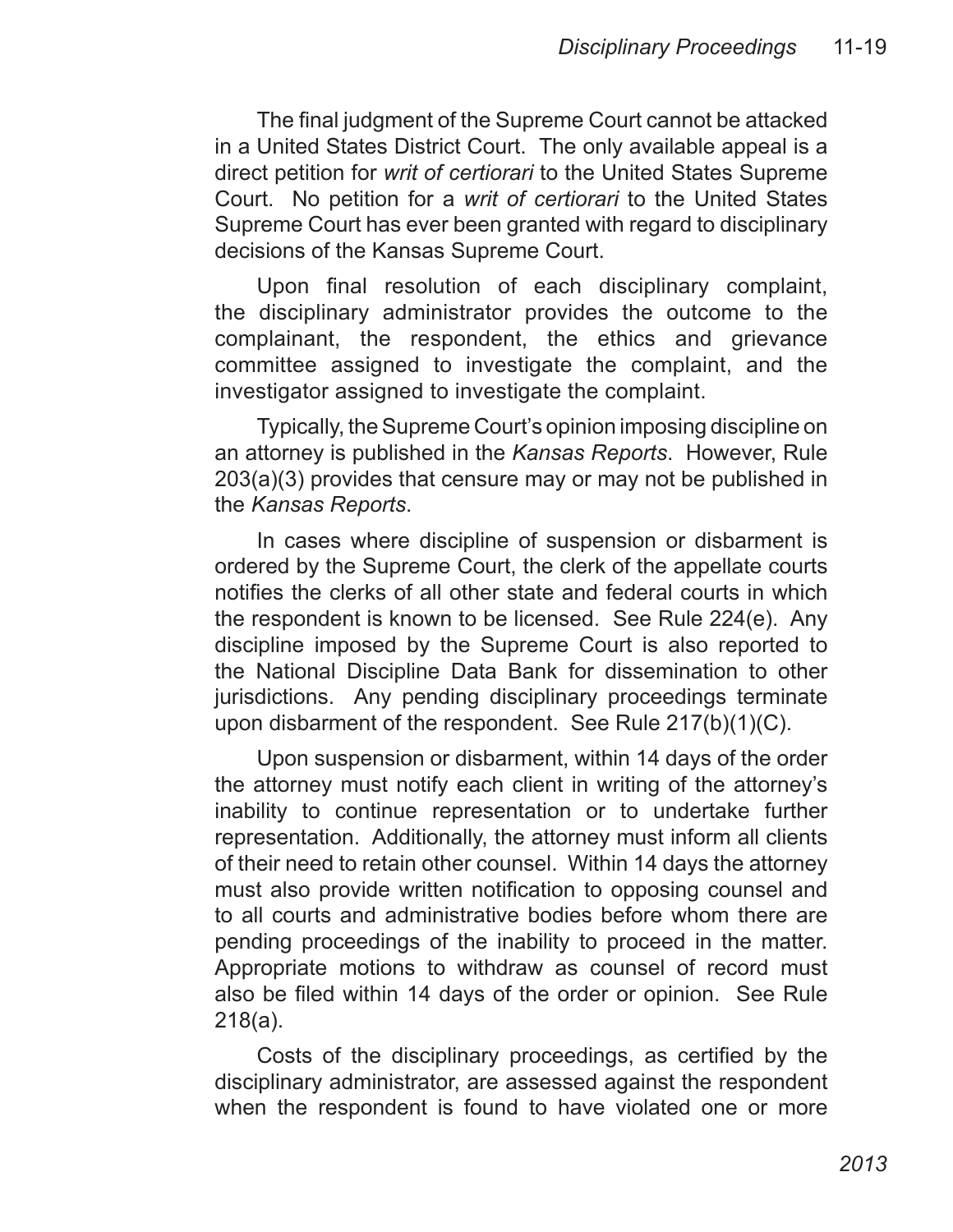rules. Costs include hearing panel fees and expenses, witness fees and expenses, some investigative expenses, transcript and deposition costs, and the docketing fee. If a disciplinary proceeding is dismissed at any stage of the proceeding, the respondent is not responsible for the costs of the action. See Rule 224(c).

## **§ 11.19 Additional Procedural Rules**

Rule 224 contains additional procedural rules that are worth noting. First, subsection (a) provides that time limitations included in the rules are directory and not jurisdictional. Second, subsection (d) provides that any deviation from the rules is not a defense to the disciplinary proceedings absent actual prejudice to the respondent. In such cases, respondents must show actual prejudice by clear and convincing evidence.

## **§ 11.20 Voluntary Surrender of License to Practice Law**

Under Rule 217(b), an attorney facing charges of ethical misconduct may voluntarily surrender the attorney's license to practice law. When an attorney voluntarily surrenders and the attorney is facing charges of ethical misconduct, the Supreme Court issues an order of disbarment and the attorney's name is stricken from the roll of licensed Kansas attorneys. See Rule 217(b) and *In re Rock*, 279 Kan. 257, 262-63, 105 P.3d 1290 (2005). Thereafter, the clerk of the appellate courts notifies other jurisdictions as in other cases of suspension or disbarment. See Rule 224(e).

An example of a surrender letter appears at § 12.44, *infra*. Along with the surrender letter, the attorney must send to the clerk of the appellate courts the attorney's original bar certificate and the most recent annual registration card. See Rule 217(a).

An attorney who is not under investigation and who does not anticipate an investigation may also surrender if the attorney is in good standing. When an attorney surrenders the attorney's license when the attorney is not under investigation and when an investigation is not anticipated, the attorney's name is stricken from the roll of attorneys. See Rule 217(c).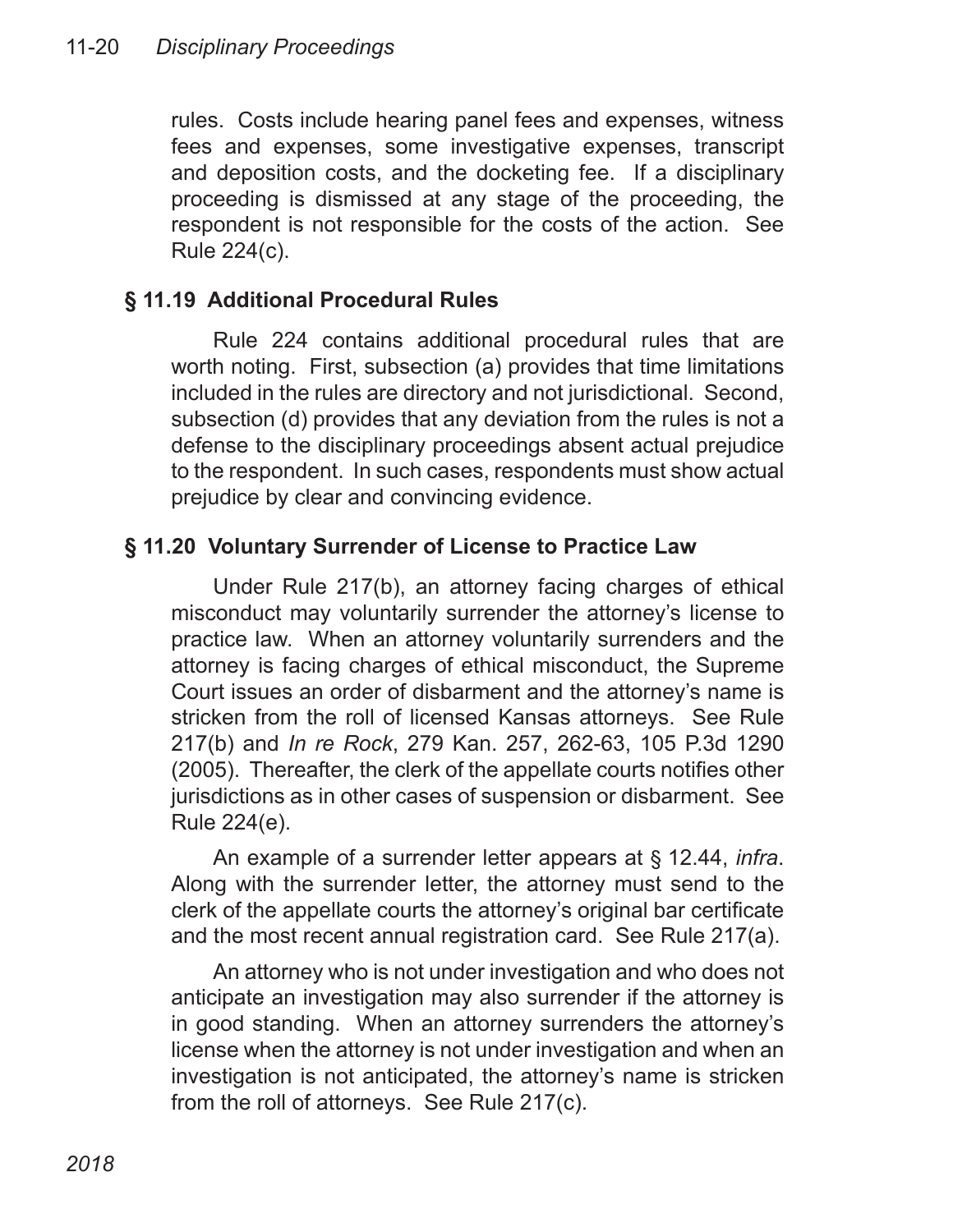#### **§ 11.21 Reinstatement**

Five years after the date of disbarment and three years after the date of an indefinite suspension, an attorney may file a verified petition to apply for an order of reinstatement. The petition must bear the original case caption and number. The attorney is required to file with the clerk of the appellate courts the original and eight copies of the petition, along with a \$1,250 filing fee. See Rule 219(a).

The petition must contain evidence that the attorney has been rehabilitated. While the attorney is referred to as the respondent during disciplinary proceedings, in reinstatement proceedings, the attorney is considered the petitioner.

After a petition for reinstatement is filed, the Supreme Court determines whether a sufficient period of time has elapsed since the discipline was imposed, considering the gravity of the misconduct. If insufficient time has elapsed or the gravity of the misconduct is overwhelming, the petition is dismissed. See Rule 219(d)(1)(A) and *In re Russo*, 244 Kan. 3, 765 P.2d 166 (1988).

If the Supreme Court finds sufficient time has elapsed, then the clerk of the appellate courts forwards the petition to the disciplinary administrator for investigation and hearing before a hearing panel of the Kansas Board for Discipline of Attorneys. Rule 219(d)(1)(B).

The petitioner must establish all aspects of the reinstatement petition by clear and convincing evidence. The petitioner must be able to establish that the petitioner has paid the costs of the prior disciplinary proceedings and that all notifications required by Rule 218 were made in a timely manner. Finally, the petitioner must establish satisfaction of claims made by clients in any other disciplinary cases. Rule 219(d)(4)(K).

> **PRACTICE NOTE:** Hearing panels that hear reinstatement petitions typically consist of review committee members. Following the hearing on the reinstatement petition, the hearing panel files a final hearing report.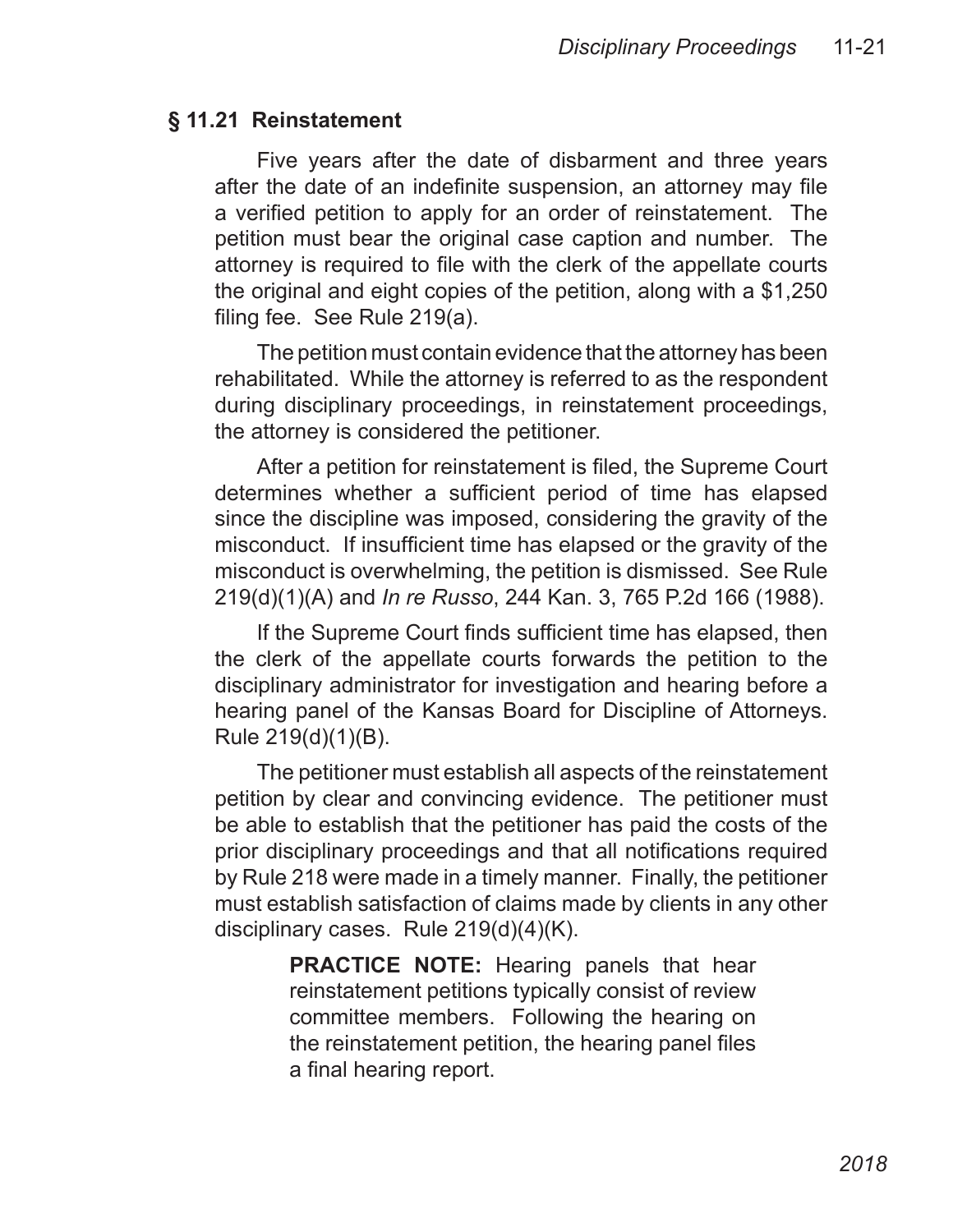If the report recommends denial of the petition, the petitioner may file exceptions within 21 days. At that point, or if the report recommends approval of the petition, the matter stands submitted to the Supreme Court. No briefs or oral arguments are permitted unless requested by the Supreme Court. In reaching its decision, the Supreme Court considers the petition, all exhibits admitted into evidence, the transcript of the hearing, the report, and any exceptions filed. The Supreme Court may order reinstatement with or without conditions or may deny the petition. See Rule 219(f).

## **§ 11.22 Lawyers' Fund for Client Protection**

In 1993, the Kansas Supreme Court established the Lawyers' Fund for Client Protection to compensate clients who suffer economic loss as a result of dishonest actions by active members of the Kansas bar. The fund covers most cases in which lawyers have taken for their own use or otherwise misappropriated clients' money or other property entrusted to them. The Fund does not cover losses resulting from lawyers' negligence, fee disputes, or cases of legal malpractice. Claimants for reimbursement from the Fund are also required to report the misconduct of the attorney to a county or district attorney or to the disciplinary administrator as a condition precedent to filing a claim. See Rule 227 and Lawyers' Fund for Client Protection Rule 12.E. Further information on the Lawyers' Fund for Client Protection may be obtained by contacting the clerk of the appellate courts.

## **II. JUDICIAL DISCIPLINE**

## **§ 11.23 History**

The Kansas Commission on Judicial Qualifications was established by the Supreme Court of the State of Kansas on January 1, 1974. The Commission, created under the authority granted by Article III, Section 15 of the Kansas Constitution and in the exercise of the inherent powers of the Supreme Court, is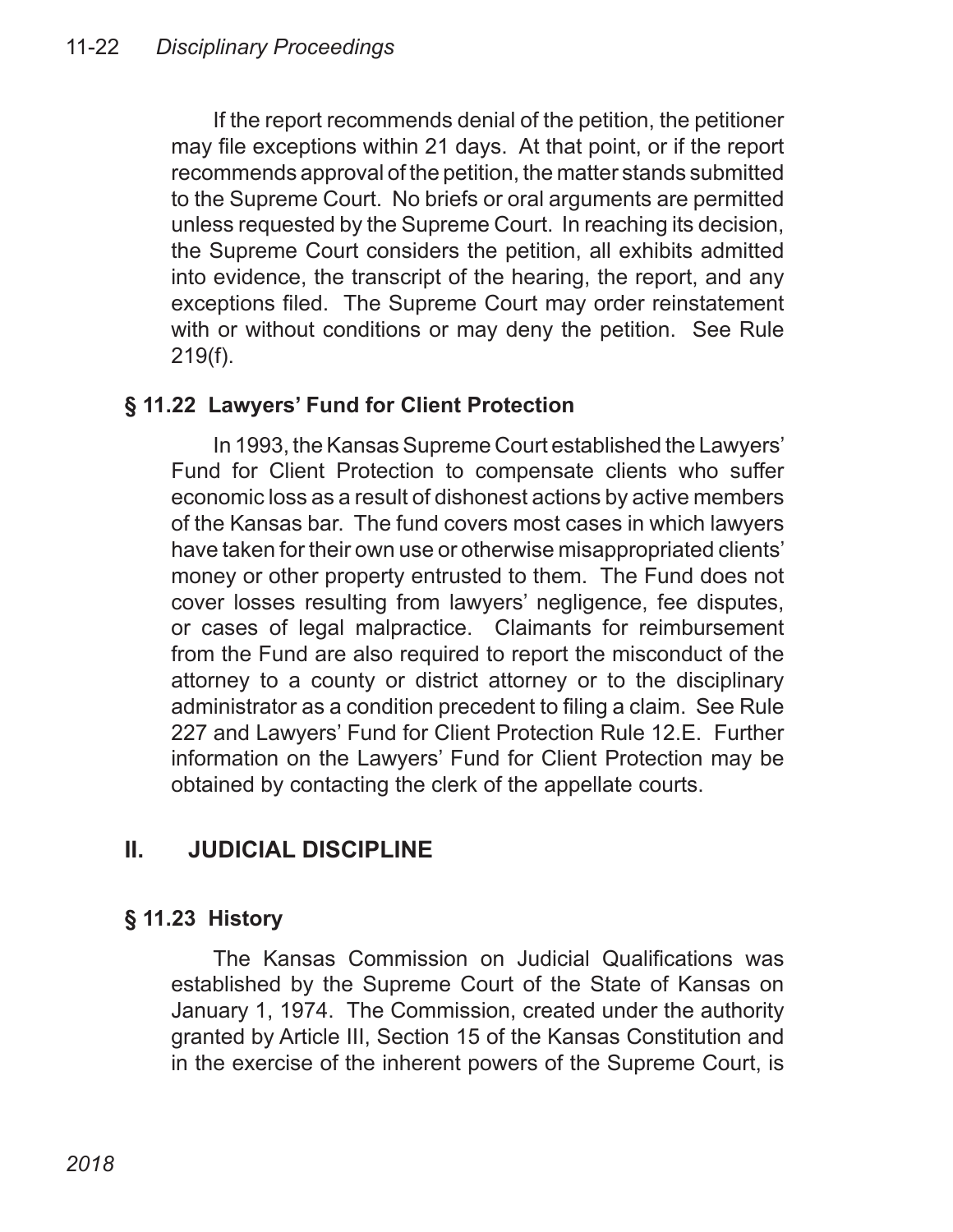charged with assisting the Supreme Court in the exercise of the court's responsibility in judicial disciplinary matters.

The Commission consists of fourteen members, including six active or retired judges, four lawyers, and four non-lawyers. All members are appointed by the Supreme Court and may serve no more than three consecutive four-year terms. See Rule 602(b). The fourteen members are divided into two sevenperson panels, consisting of three judges, two lawyers, and two non-lawyers. Each panel meets every other month, alternating with the other panel. See Rule 602(e). The full Commission meets in June and upon call.

#### **§ 11.24 Jurisdiction/Governing Rules**

The Commission's jurisdiction extends to approximately 500 judicial positions including justices of the Supreme Court, judges of the Court of Appeals, judges of the district courts, district magistrate judges, and municipal judges. This number does not include judges *pro tempore* and others who, from time to time, may be subject to the Code of Judicial Conduct.

The Supreme Court Rules governing operation of the Commission and standards of conduct are found in the Kansas Court Rules Annotated, Rules 602 through 627.

#### **§ 11.25 Staff**

The Clerk of the Supreme Court serves as secretary to the Commission under Rule 603. The secretary acts as custodian of the official files and records of the Commission and directs the daily operation of the office. The Administrator for Judicial Qualifications manages the operation of the office.

 The Commission also retains an examiner, a member of the Kansas Bar who investigates complaints, presents evidence to the Commission, and participates in proceedings before the Supreme Court.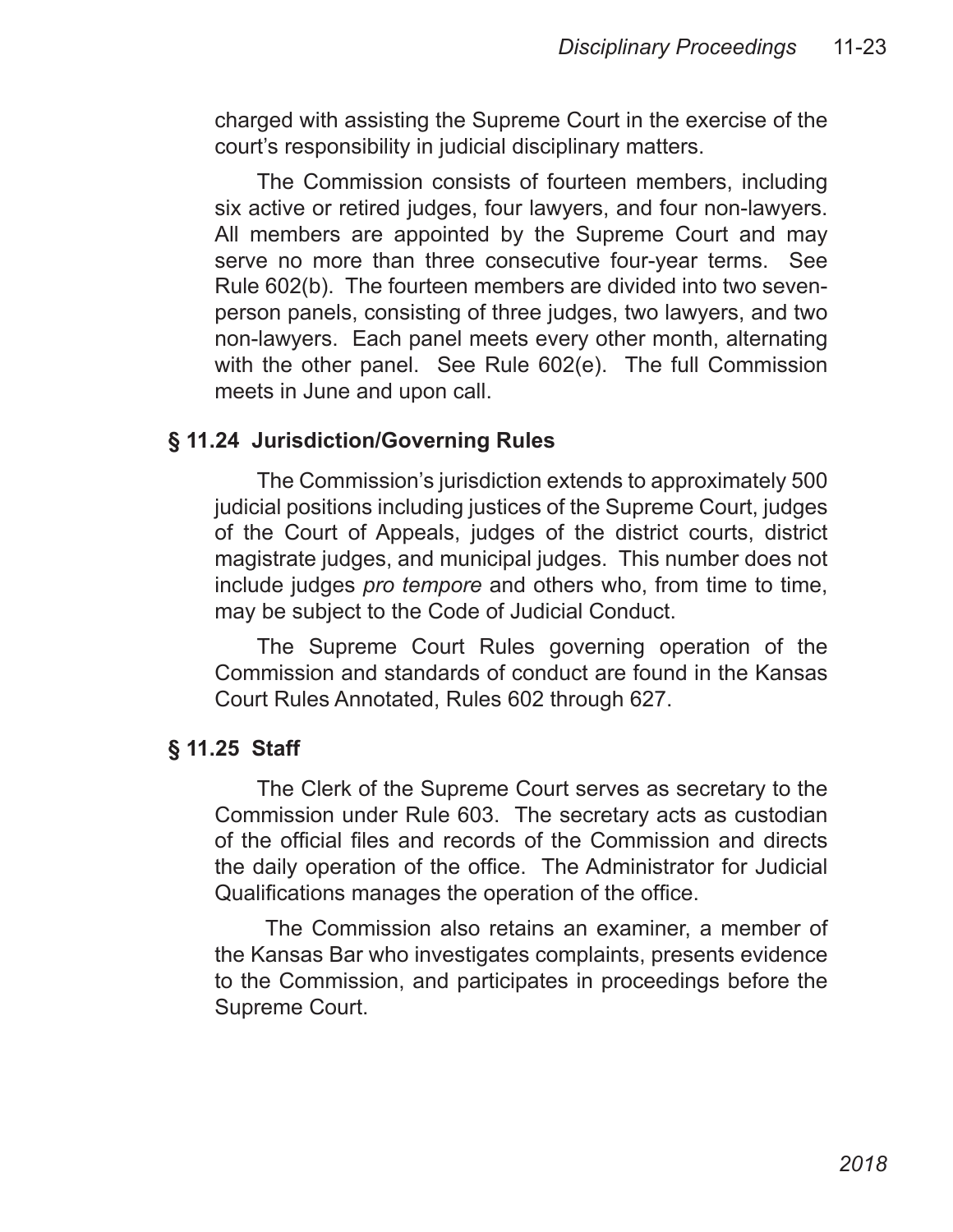## **§ 11.26 Initiating a Complaint**

The Commission is charged with conducting an investigation when it receives a complaint indicating that a judge has failed to comply with the Code of Judicial Conduct or has a disability that seriously interferes with the performance of judicial duties. See Rule 609.

Any person may file a complaint with the Commission. Initial inquiries may be made by telephone, by letter, by email, or by visiting the Appellate Clerk's Office personally. All who inquire are given a copy of the Supreme Court Rules Relating to Judicial Conduct, a brochure about the Commission, and a complaint form. For a complaint form, see § 12.45, *infra*. The complainant is asked to set out the facts and to state specifically how the complainant believes the judge has violated the Code of Judicial Conduct. Very often, the opportunity to voice the grievance is sufficient, and the Commission never receives a formal complaint. In any given year, approximately half of the initial inquiries will result in a complaint being filed.

The remainder of the complaints filed come from individuals already familiar with the Commission's work or who have learned about the Commission from another source. Use of the standard complaint form is encouraged but not mandatory. If the complaint received is of a general nature, the Commission's secretary will request further specifics.

In addition to citizen complaints, the Commission may investigate matters of judicial misconduct on its own motion. Referrals are also made to the Commission through the Office of Judicial Administration and the Office of the Disciplinary Administrator.

Referrals are made through the Office of Judicial Administration on personnel matters involving sexual harassment. The Kansas Court Personnel Rules provide that, if upon investigation the Judicial Administrator finds probable cause to believe an incident of sexual harassment has occurred involving a judge, the Judicial Administrator will refer the matter to the Commission on Judicial Qualifications. See Kansas Court Personnel Rules 9.4(e).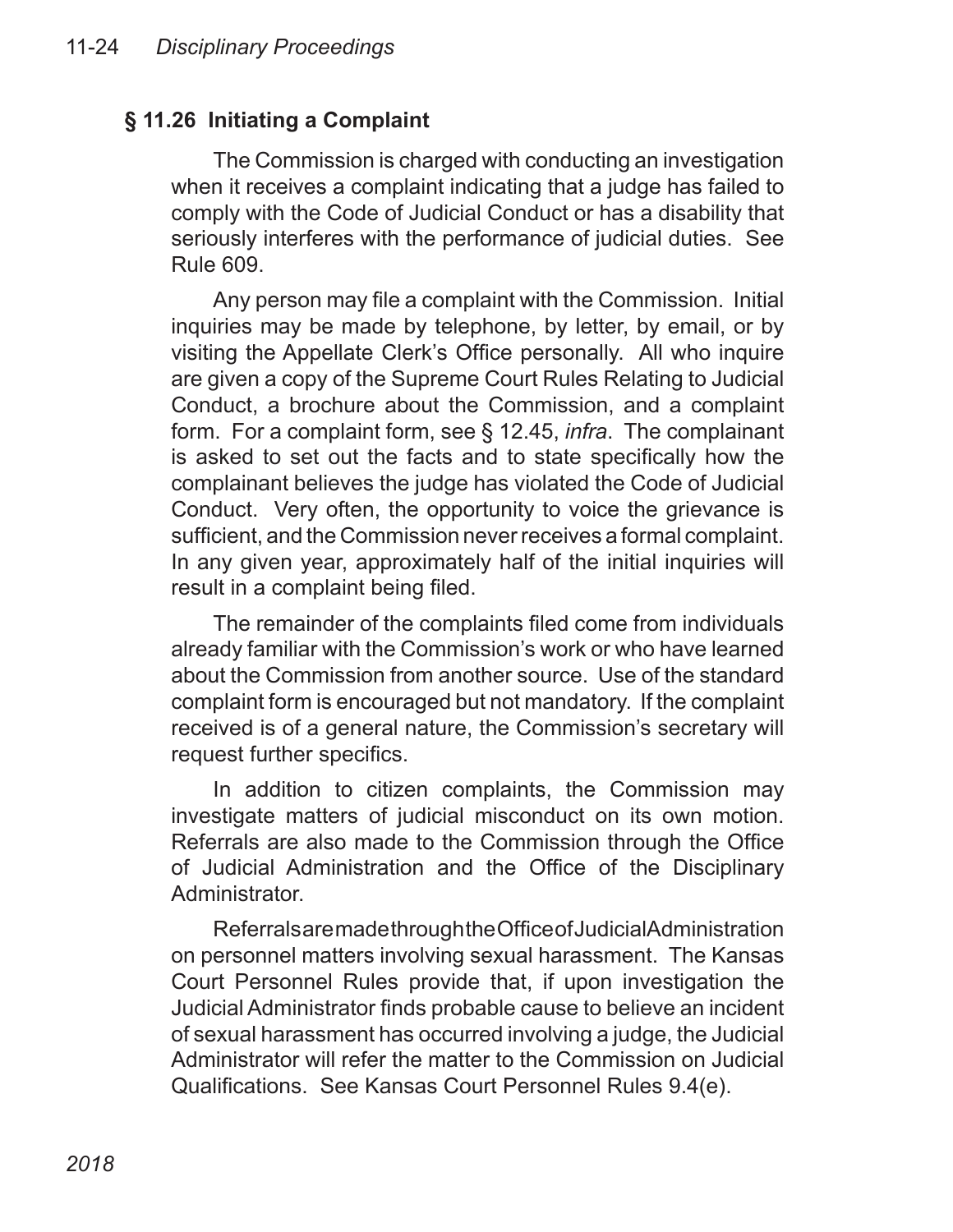The Disciplinary Administrator refers complaints to the Commission if investigation into attorney misconduct implicates a judge.

#### **§ 11.27 Commission Review and Investigation**

When written complaints are received, all are mailed to a panel of the Commission for review at its next meeting. In the interim, if it appears that a response from the judge would be helpful to the Commission, the secretary may request the judge to submit a voluntary response. With that additional information, the panel may be able to consider a complaint and reach a decision at the same meeting.

All complaints are placed on the agenda, and the panel determines whether they will be docketed or remain undocketed. A docketed complaint is given a number and a case file is established.

Undocketed complaints are those that facially do not state a violation of the Code; no further investigation is required.

Appealable matters constitute the majority of the undocketed complaints and arise from a public misconception of the Commission's function. The Commission does not function as an appellate court. Examples of appealable matters that are outside the Commission's jurisdiction include: matters involving the exercise of judicial discretion, particularly in domestic cases; disagreements with the judge's application of the law; and evidentiary or procedural matters, particularly in criminal cases.

Many complaints address the judge's demeanor, attitude, degree of attention, or alleged bias or prejudice. These are matters in which the secretary is likely to request a voluntary response from the judge and, based on that response, the panel in some instances determines there has clearly been no violation of the Code.

These undocketed complaints are dismissed with an appropriate letter to the complainant and to the judge, if the judge has been asked to respond to the complaint. Judges are not routinely notified of undocketed complaints.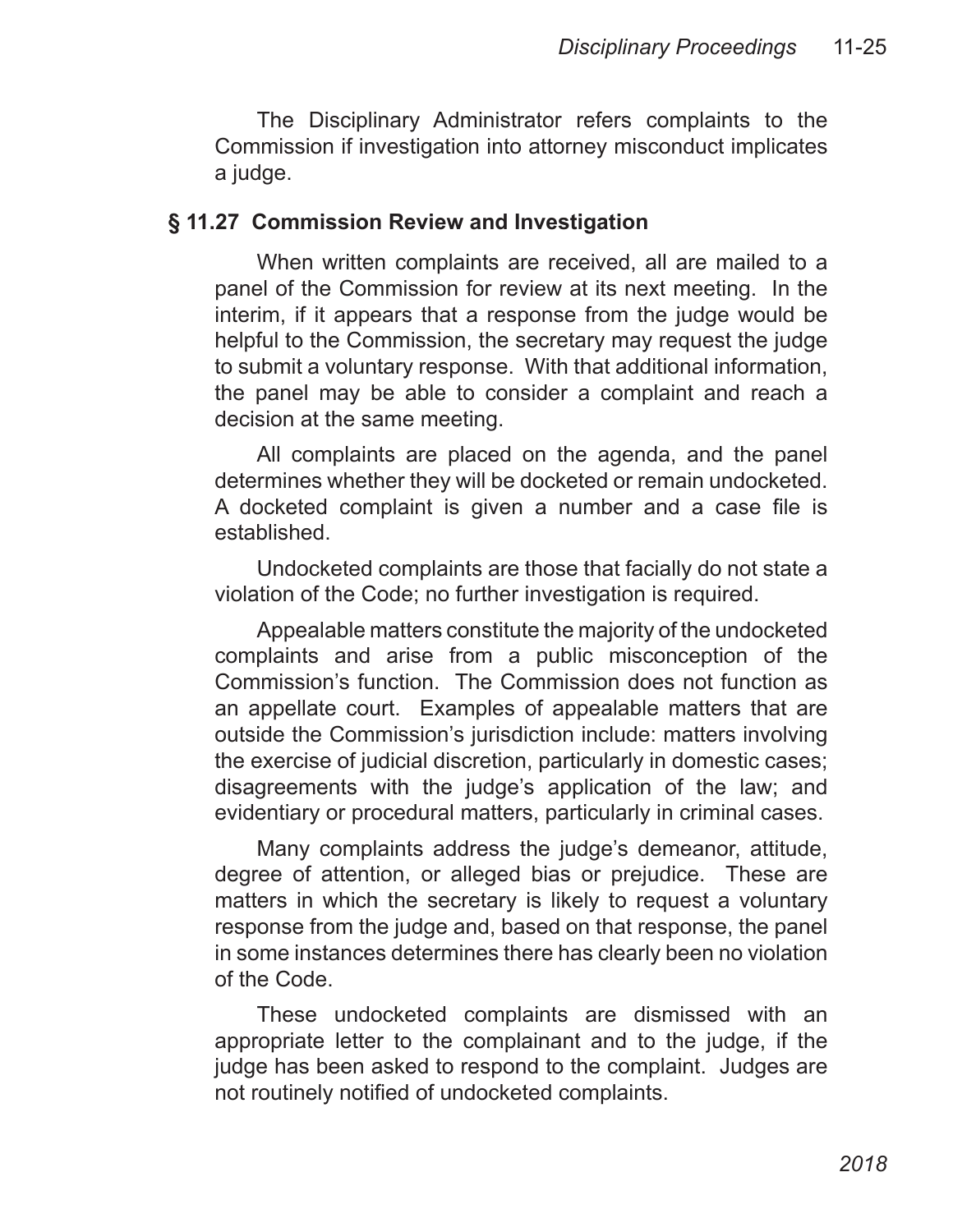Docketed complaints are those in which a panel feels that further investigation is warranted.

A panel has a number of investigative options once it dockets a complaint. Docketed complaints may be assigned to a subcommittee for review and report at the next meeting. These complaints may be referred to the Commission Examiner for investigation and report. Finally, the panel may ask for further information or records from the judge.

> **PRACTICE NOTE:** A panel of the Commission, seeking further information from a judge, appreciates candor and will often consider in mitigation acceptance of responsibility and expression of regret.

Failure to cooperate in an investigation or use of dilatory tactics may be considered as a separate Code violation. See Rule 609.

#### **§ 11.28 Disposition of Docketed Complaints**

After investigation of docketed complaints, the panel may choose a course of action short of filing formal proceedings.

A complaint may be dismissed after investigation. On docketing, there appeared to be some merit to the complaint, but after further investigation the complaint is found to be without merit.

A complaint may be dismissed after investigation with a letter of informal advice. The panel finds no violation in the instant complaint, but the judge is advised to avoid such situations in the future. Such letters have been issued when alcohol consumption appears problematic or when there is a strong suggestion of inappropriate personal comment. See Rule 610.

Letters of caution are issued when some infraction of the Code has occurred, but the infraction does not involve a significant violation or course of conduct sufficient to warrant further proceedings. Such letters may, for example, address isolated instances of delay, *ex parte* communication, or discourtesy to litigants or counsel. See Rule 610.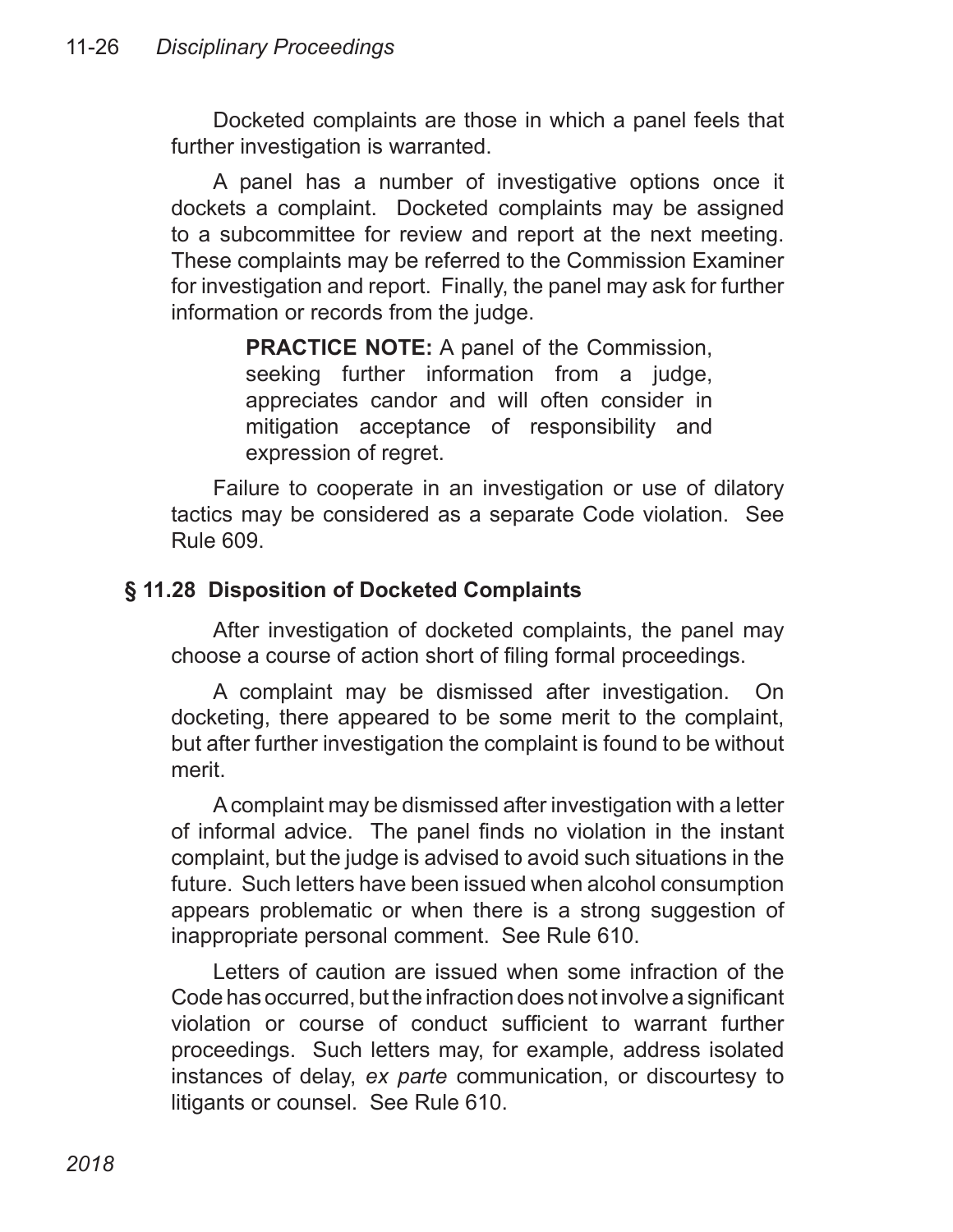A cease and desist order may be issued when the panel finds a factually undisputed violation of the Code that represents a significant violation or violations representing a continuing course of conduct. Cease and desist orders may be either private or public. See Rule 611. The judge must agree to comply by accepting the order, or formal proceedings will be instituted. Examples of conduct resulting in cease and desist orders include: activity on behalf of a political candidate, intervention with a fellow judge on behalf of family or friends, or *ex parte* communications.

Upon disposition of any docketed complaint, the judge and the complainant are notified of the Commission's action. Other interested persons may be notified within the Commission's discretion.

#### **§ 11.29 Confidentiality**

The panel assigned a complaint conducts investigations, often contacting the judge involved as well as witnesses. The Commission and its staff are bound by a rule of confidentiality unless public disclosure is permitted by the Rules Relating to Judicial Conduct or by order of the Supreme Court. See Rule 607(a). An exception to the confidentiality rule exists if the panel issues a public cease and desist order. Rule 611(a).

Other narrowly delineated exceptions to the rule of confidentiality exist. Rule 607(d)(3) provides a specific exception to the rule of confidentiality with regard to any information that the Commission or a panel considers relevant to current or future criminal prosecutions or ouster proceedings against a judge. Rule 607 further permits a waiver of confidentiality, in the Commission's or panel's discretion, to the Disciplinary Administrator, the Judges Assistance Committee, and to the Supreme Court Nominating Commission, the District Judicial Nominating Commissions, and the Governor with regard to nominees for judicial appointments.

The rule of confidentiality does not apply to the complainant or to the respondent. See Rule 607(c).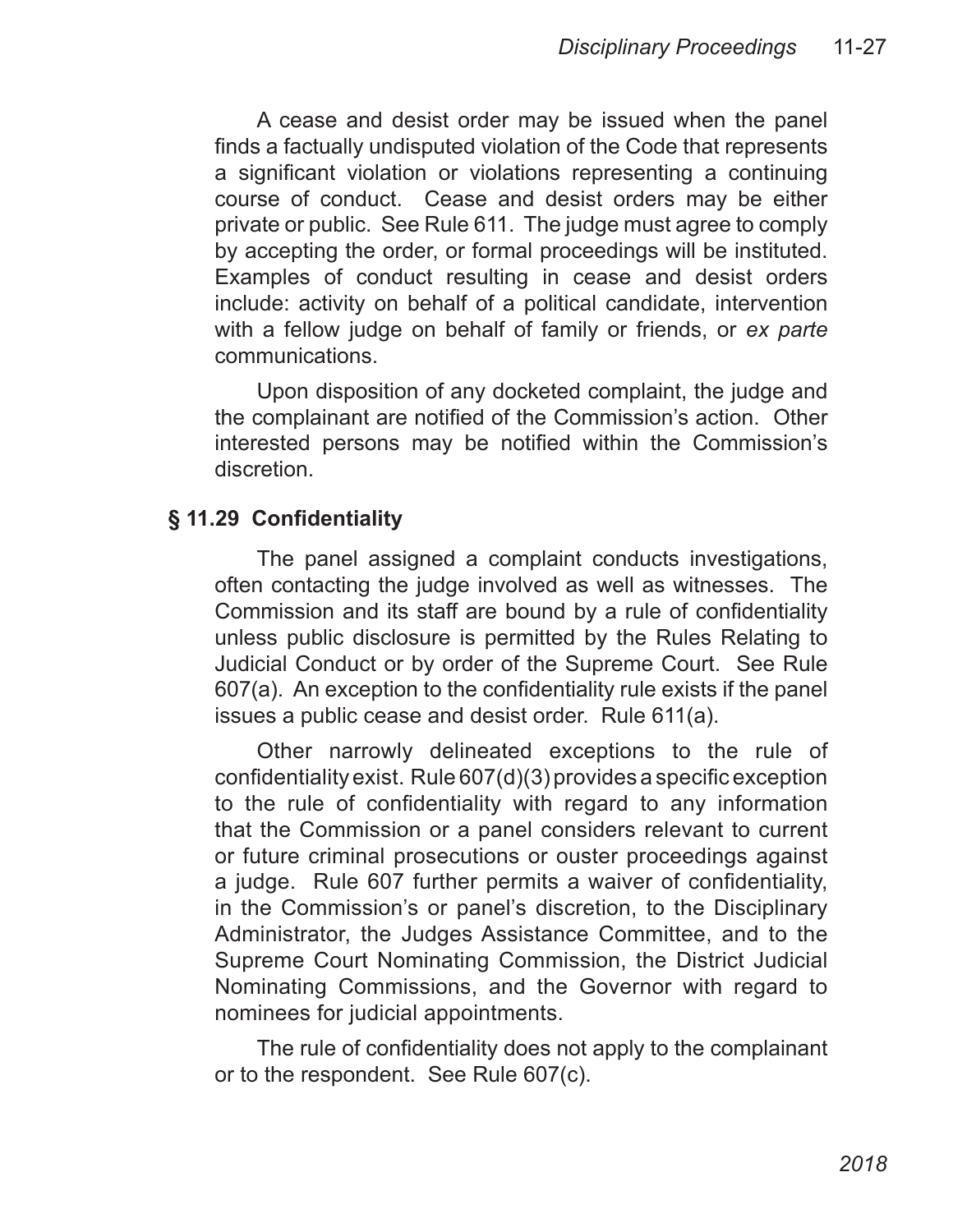## **§ 11.30 Formal Proceedings**

During the investigation stage prior to the filing of the notice of formal proceedings, the judge is advised by letter that an investigation is underway. The judge then has the opportunity to present information to the examiner. Rule 609.

> **PRACTICE NOTE:** A judge would be well-advised to be represented by counsel before responding to a 609 letter, which represents a step in the investigation beyond the panel's initial request for response.

If a panel institutes formal proceedings, specific charges stated in ordinary and concise language are submitted to the judge. The judge has an opportunity to answer, and a hearing date is set. Rules 611(b), 612 and 613. The hearing on that notice of formal proceedings is conducted by the other panel, which has no knowledge of the investigation or prior deliberations.

> **PRACTICE NOTE:** A prehearing conference may be held to further define issues or to facilitate stipulations. Scheduling issues such as dates for submission of witness and exhibit lists as well as a date of hearing may be discussed.

The hearing on a notice of formal proceedings is a public hearing on the record. The judge is entitled to be represented by counsel at all stages of the proceedings, including the investigative phase prior to the filing of the notice of formal proceedings if the judge so chooses. The rules of evidence applicable to civil cases apply at formal hearings. Procedural rulings are made by the chair and consented to by other members unless one or more calls for a vote. Any difference of opinion with the chair is controlled by a majority vote of those panel members present.

The Commission Examiner presents the case in support of the charges in the notice of formal proceedings. At least five members of the panel must be present when evidence is introduced. Rule 614. A vote of five members of the panel is required before a finding may be entered that any charges have been proven. The charges must be proven by clear and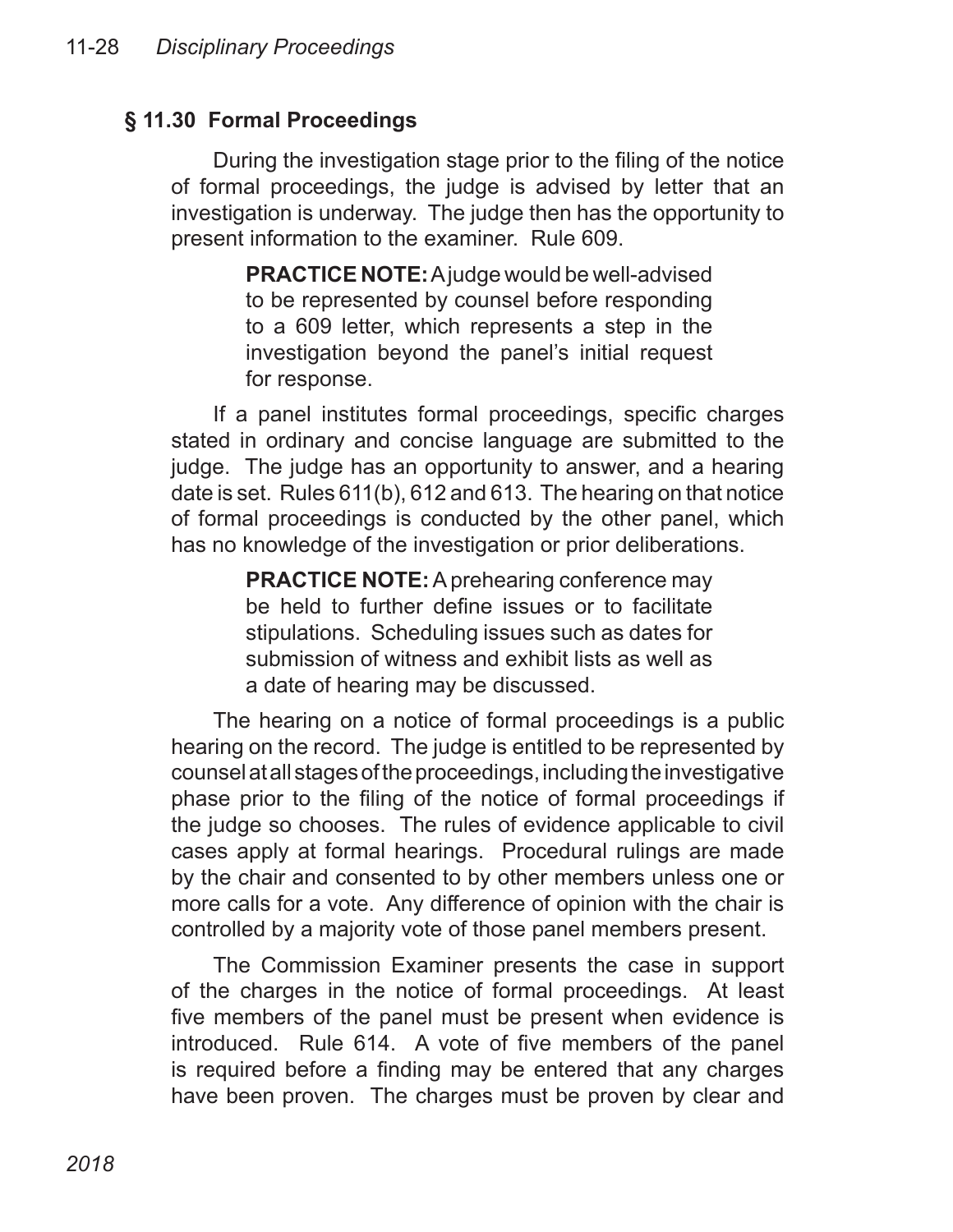convincing evidence. Rule 620(a); *In re Rome*, 218 Kan. 198, Syl. ¶ 9, 542 P.2d 676 (1975).

If the panel finds the charges proven, it can admonish the judge, issue an order of cease and desist, or recommend to the Supreme Court the discipline or compulsory retirement of the judge. Discipline means public censure, suspension, or removal from office. Rule 620.

In all proceedings resulting in a recommendation to the Supreme Court for discipline or compulsory retirement, the panel is required to make written findings of fact, conclusions of law, and recommendations that shall be filed and docketed by the Clerk of the Supreme Court as a case. Rule 622. The respondent judge then has the opportunity to file written exceptions to the panel's report within 20 days after receipt of the clerk's citation directing a response. A judge who does not wish to file exceptions may reserve the right to address the Supreme Court with respect to disposition of the case. Rule 623.

If exceptions are taken, a briefing schedule is set, and the rules of appellate procedure apply. After briefs are filed, argument is scheduled before the Supreme Court at which time respondent appears in person and, at respondent's discretion, by counsel. If exceptions are not taken, the panel's findings of fact and conclusions of law are conclusive and may not later be challenged by respondent. The matter is set for hearing before the Supreme Court, at which time the respondent appears in person and may be accompanied by counsel, but only for the limited purpose of making a statement with respect to the discipline to be imposed. In either case, the Supreme Court may adopt, amend, or reject the recommendations of the panel. Rule 623.